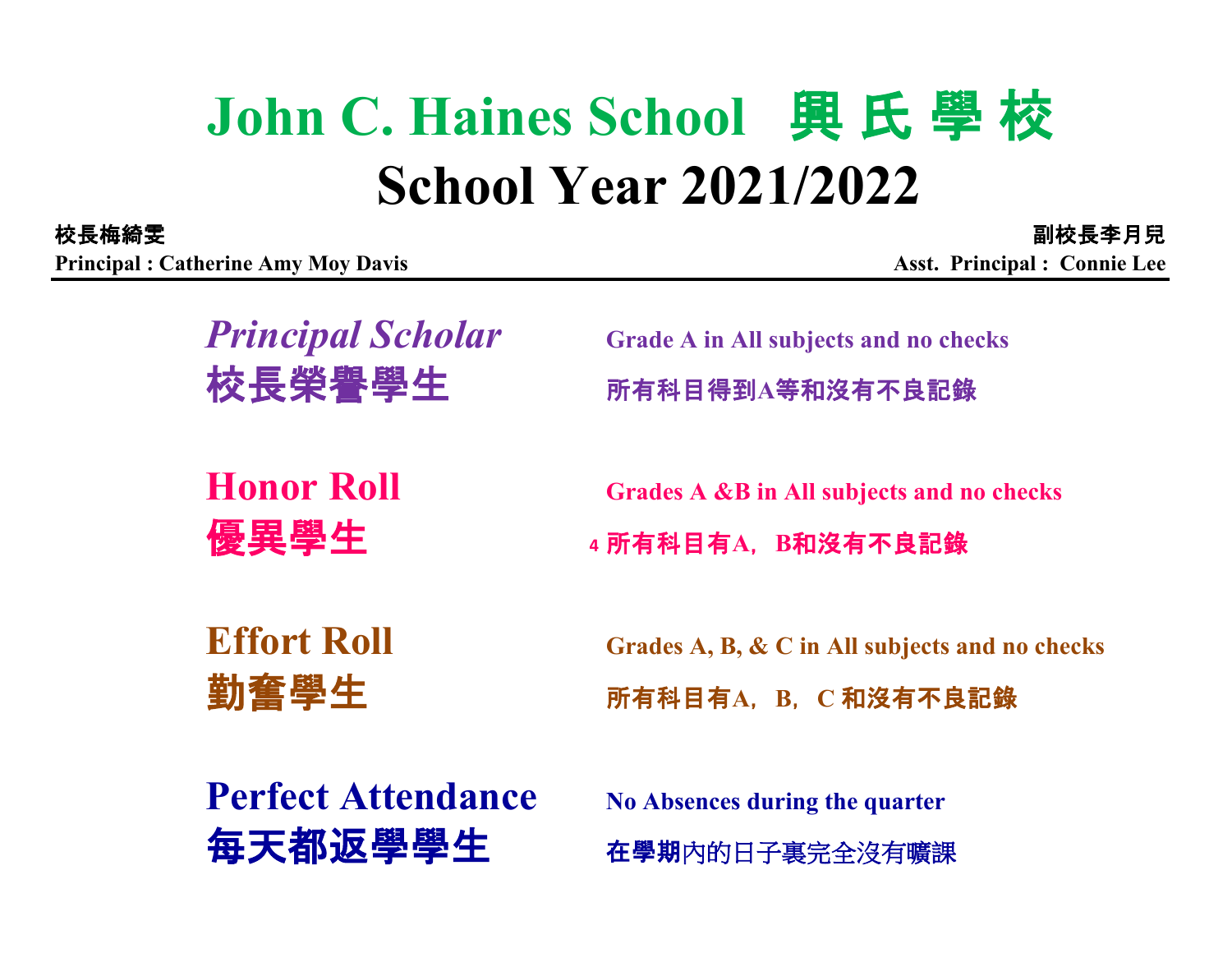| Perfect Attendance<br>Perfect Attendance<br>Perfect Attendance<br>Perfect Attendance<br>Quarter<br>Quarter<br>Quarter<br>120/PK<br>1, 2<br>Chiu, Caleb<br>Coleman, Joile<br>3<br>$\overline{3}$<br>Teacher<br>Lin, Annie<br>$\overline{2}$<br>Ms. Olenjniczak<br>Tan, Benjamin<br>$\overline{3}$<br>Ms. Ho<br>Wu, Chloe<br>學期<br>優異學生<br>學期<br>勤奮學生<br>每天都返學學生<br>學期<br>每天都返學學生<br>學期<br><b>Effort Roll</b><br>Perfect Attendance<br>Perfect Attendance<br>Honor Roll<br>Quarter<br>Quarter<br>Quarter<br>$\overline{3}$<br>Cerritos, Elena<br>Langston, Logan<br><b>Principal Scholar</b><br>$\mathbf{1}$<br>$\overline{2}$<br>Boateng, Papa Kwane 1, 2, 3<br>Cerritos, Elena<br>Boateng, Papa Kwane 1, 2, 3<br>$\overline{3}$<br>Cerritos, Elena<br>Guan, Eden<br>Cerritos, Elena<br>3<br>3<br>117/K<br>Li, Carmen<br>1, 2<br>Chen, Alan<br>Chen, Alan<br>1, 2<br>Li, Cindy<br>1, 2, 3<br>Chen, Austin<br>2, 3<br>Chen, Austin<br>1, 2<br>1, 2<br>Tan, Liping<br>Chen, Emma<br>$\mathbf{1}$<br>Chen, Emma<br>3<br>Teacher<br>Wang, Claire<br>1, 2, 3<br>Chen, Lucas<br>1, 2, 3<br>Chen, Lucas<br>$\overline{2}$<br>1, 2<br>Guan, Eden<br>Ms. Woods<br>Wu, Tiffany<br>He, Grace<br>2, 3<br>1, 2, 3<br>Xu, Kristy<br>He, Lyla<br>He, Lyla<br>1, 2, 3<br>Ibarra, Julianna<br>Huang, Anson<br>Zhang, Olivia<br>1, 2, 3<br>1, 2, 3<br>3<br>Langston, Logan<br>1, 2, 3<br>Jurado, Aiden | 每天都返學學生      | 學期           | 每天都返學學生       | 學期      | 每天都返學學生    | 學期 | 每天都返學學生 | 學期      |
|-------------------------------------------------------------------------------------------------------------------------------------------------------------------------------------------------------------------------------------------------------------------------------------------------------------------------------------------------------------------------------------------------------------------------------------------------------------------------------------------------------------------------------------------------------------------------------------------------------------------------------------------------------------------------------------------------------------------------------------------------------------------------------------------------------------------------------------------------------------------------------------------------------------------------------------------------------------------------------------------------------------------------------------------------------------------------------------------------------------------------------------------------------------------------------------------------------------------------------------------------------------------------------------------------------------------------------------------------------------------------------------|--------------|--------------|---------------|---------|------------|----|---------|---------|
|                                                                                                                                                                                                                                                                                                                                                                                                                                                                                                                                                                                                                                                                                                                                                                                                                                                                                                                                                                                                                                                                                                                                                                                                                                                                                                                                                                                     |              |              |               |         |            |    |         | Quarter |
|                                                                                                                                                                                                                                                                                                                                                                                                                                                                                                                                                                                                                                                                                                                                                                                                                                                                                                                                                                                                                                                                                                                                                                                                                                                                                                                                                                                     |              |              |               |         |            |    |         |         |
|                                                                                                                                                                                                                                                                                                                                                                                                                                                                                                                                                                                                                                                                                                                                                                                                                                                                                                                                                                                                                                                                                                                                                                                                                                                                                                                                                                                     |              |              |               |         |            |    |         |         |
|                                                                                                                                                                                                                                                                                                                                                                                                                                                                                                                                                                                                                                                                                                                                                                                                                                                                                                                                                                                                                                                                                                                                                                                                                                                                                                                                                                                     |              |              |               |         |            |    |         |         |
|                                                                                                                                                                                                                                                                                                                                                                                                                                                                                                                                                                                                                                                                                                                                                                                                                                                                                                                                                                                                                                                                                                                                                                                                                                                                                                                                                                                     |              |              |               |         |            |    |         |         |
|                                                                                                                                                                                                                                                                                                                                                                                                                                                                                                                                                                                                                                                                                                                                                                                                                                                                                                                                                                                                                                                                                                                                                                                                                                                                                                                                                                                     |              |              |               |         |            |    |         |         |
|                                                                                                                                                                                                                                                                                                                                                                                                                                                                                                                                                                                                                                                                                                                                                                                                                                                                                                                                                                                                                                                                                                                                                                                                                                                                                                                                                                                     |              |              |               |         |            |    |         |         |
|                                                                                                                                                                                                                                                                                                                                                                                                                                                                                                                                                                                                                                                                                                                                                                                                                                                                                                                                                                                                                                                                                                                                                                                                                                                                                                                                                                                     |              |              |               |         |            |    |         |         |
|                                                                                                                                                                                                                                                                                                                                                                                                                                                                                                                                                                                                                                                                                                                                                                                                                                                                                                                                                                                                                                                                                                                                                                                                                                                                                                                                                                                     |              |              |               |         |            |    |         | Quarter |
|                                                                                                                                                                                                                                                                                                                                                                                                                                                                                                                                                                                                                                                                                                                                                                                                                                                                                                                                                                                                                                                                                                                                                                                                                                                                                                                                                                                     |              |              |               |         |            |    |         |         |
|                                                                                                                                                                                                                                                                                                                                                                                                                                                                                                                                                                                                                                                                                                                                                                                                                                                                                                                                                                                                                                                                                                                                                                                                                                                                                                                                                                                     |              |              |               |         |            |    |         |         |
|                                                                                                                                                                                                                                                                                                                                                                                                                                                                                                                                                                                                                                                                                                                                                                                                                                                                                                                                                                                                                                                                                                                                                                                                                                                                                                                                                                                     |              |              |               |         |            |    |         |         |
|                                                                                                                                                                                                                                                                                                                                                                                                                                                                                                                                                                                                                                                                                                                                                                                                                                                                                                                                                                                                                                                                                                                                                                                                                                                                                                                                                                                     |              |              |               |         |            |    |         |         |
|                                                                                                                                                                                                                                                                                                                                                                                                                                                                                                                                                                                                                                                                                                                                                                                                                                                                                                                                                                                                                                                                                                                                                                                                                                                                                                                                                                                     |              |              |               |         |            |    |         |         |
|                                                                                                                                                                                                                                                                                                                                                                                                                                                                                                                                                                                                                                                                                                                                                                                                                                                                                                                                                                                                                                                                                                                                                                                                                                                                                                                                                                                     |              |              |               |         |            |    |         |         |
|                                                                                                                                                                                                                                                                                                                                                                                                                                                                                                                                                                                                                                                                                                                                                                                                                                                                                                                                                                                                                                                                                                                                                                                                                                                                                                                                                                                     |              |              |               |         |            |    |         |         |
|                                                                                                                                                                                                                                                                                                                                                                                                                                                                                                                                                                                                                                                                                                                                                                                                                                                                                                                                                                                                                                                                                                                                                                                                                                                                                                                                                                                     |              |              |               |         |            |    |         |         |
|                                                                                                                                                                                                                                                                                                                                                                                                                                                                                                                                                                                                                                                                                                                                                                                                                                                                                                                                                                                                                                                                                                                                                                                                                                                                                                                                                                                     |              |              |               |         |            |    |         |         |
|                                                                                                                                                                                                                                                                                                                                                                                                                                                                                                                                                                                                                                                                                                                                                                                                                                                                                                                                                                                                                                                                                                                                                                                                                                                                                                                                                                                     |              |              |               |         |            |    |         |         |
|                                                                                                                                                                                                                                                                                                                                                                                                                                                                                                                                                                                                                                                                                                                                                                                                                                                                                                                                                                                                                                                                                                                                                                                                                                                                                                                                                                                     |              |              |               |         |            |    |         |         |
|                                                                                                                                                                                                                                                                                                                                                                                                                                                                                                                                                                                                                                                                                                                                                                                                                                                                                                                                                                                                                                                                                                                                                                                                                                                                                                                                                                                     | Chen, Austin | $\mathbf{1}$ | Malone, Brook | 1, 2, 3 | Li, Carmen | 3  |         |         |
| $\overline{\mathbf{3}}$<br>$\overline{3}$<br>$\mathbf{1}$<br>He, Grace<br>Tapia, William<br>Lu, Jovie                                                                                                                                                                                                                                                                                                                                                                                                                                                                                                                                                                                                                                                                                                                                                                                                                                                                                                                                                                                                                                                                                                                                                                                                                                                                               |              |              |               |         |            |    |         |         |
| White, Myshawn<br>1, 2, 3<br>Huang, Anson<br>1, 2, 3<br>Malone, Brook                                                                                                                                                                                                                                                                                                                                                                                                                                                                                                                                                                                                                                                                                                                                                                                                                                                                                                                                                                                                                                                                                                                                                                                                                                                                                                               |              |              |               |         |            |    |         |         |
| $\overline{3}$<br>Li, Carmen<br>Tapia, William<br>1, 2, 3                                                                                                                                                                                                                                                                                                                                                                                                                                                                                                                                                                                                                                                                                                                                                                                                                                                                                                                                                                                                                                                                                                                                                                                                                                                                                                                           |              |              |               |         |            |    |         |         |
| 1, 2<br>Liang, Abbey<br>Wu, Tiffany<br>1, 2, 3                                                                                                                                                                                                                                                                                                                                                                                                                                                                                                                                                                                                                                                                                                                                                                                                                                                                                                                                                                                                                                                                                                                                                                                                                                                                                                                                      |              |              |               |         |            |    |         |         |
| Xu, Kristy<br>Lu, Jovie<br>1, 2, 3<br>1, 2, 3                                                                                                                                                                                                                                                                                                                                                                                                                                                                                                                                                                                                                                                                                                                                                                                                                                                                                                                                                                                                                                                                                                                                                                                                                                                                                                                                       |              |              |               |         |            |    |         |         |
| $\overline{3}$<br>Zhang, Olivia<br>Tan, Liping<br>3                                                                                                                                                                                                                                                                                                                                                                                                                                                                                                                                                                                                                                                                                                                                                                                                                                                                                                                                                                                                                                                                                                                                                                                                                                                                                                                                 |              |              |               |         |            |    |         |         |
| Tapia, William<br>Zhu, Kaylee<br>2, 3<br>$\mathbf{1}$                                                                                                                                                                                                                                                                                                                                                                                                                                                                                                                                                                                                                                                                                                                                                                                                                                                                                                                                                                                                                                                                                                                                                                                                                                                                                                                               |              |              |               |         |            |    |         |         |
| Wu, Tiffany<br>$\mathbf{1}$                                                                                                                                                                                                                                                                                                                                                                                                                                                                                                                                                                                                                                                                                                                                                                                                                                                                                                                                                                                                                                                                                                                                                                                                                                                                                                                                                         |              |              |               |         |            |    |         |         |
| Xu, Kristy                                                                                                                                                                                                                                                                                                                                                                                                                                                                                                                                                                                                                                                                                                                                                                                                                                                                                                                                                                                                                                                                                                                                                                                                                                                                                                                                                                          |              |              |               |         |            |    |         |         |
| Zhu, Kaylee<br>1, 2, 3                                                                                                                                                                                                                                                                                                                                                                                                                                                                                                                                                                                                                                                                                                                                                                                                                                                                                                                                                                                                                                                                                                                                                                                                                                                                                                                                                              |              |              |               |         |            |    |         |         |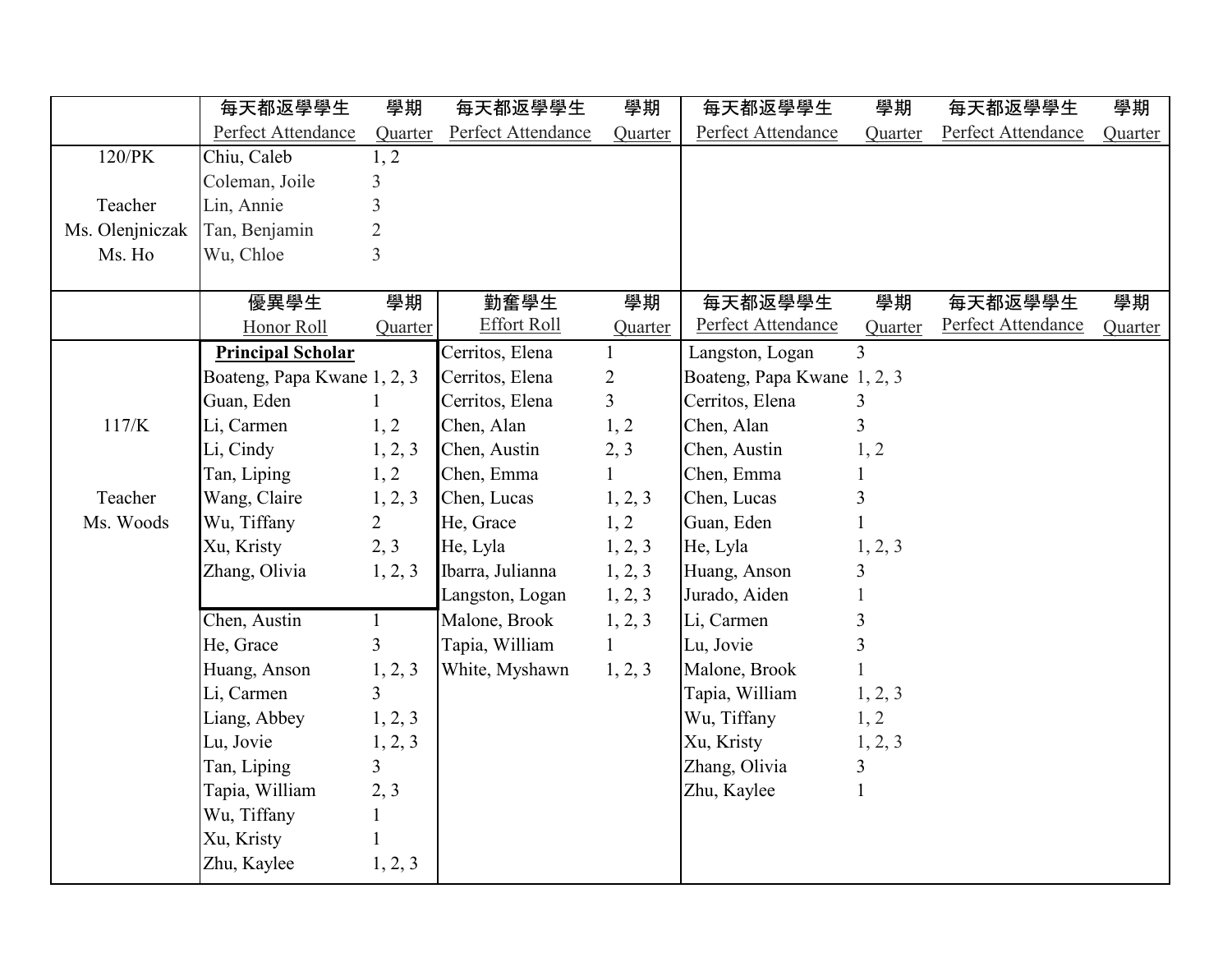|         | 優異學生          | 學期             | 勤奮學生               | 學期             | 每天都返學學生            | 學期           | 每天都返學學生            | 學期           |
|---------|---------------|----------------|--------------------|----------------|--------------------|--------------|--------------------|--------------|
|         | Honor Roll    | Quarter        | <b>Effort Roll</b> | Quarter        | Perfect Attendance | Quarter      | Perfect Attendance | Quarter      |
|         | Chen, George  |                | Aseel, Melebari    |                | Aseel, Melebari    |              | Ruan, Jiaqing      |              |
|         | Chen, Oren    | 1, 2, 3        | Chen, George       | 2, 3           | Chen, Alena        |              | Wang, Fiona        | 1, 2         |
| $119-K$ | Huang, YaQi   | 3              | Chen, Sam          | 1, 2, 3        | Chen, Brandon      |              | Wu, Annie          |              |
|         | Rong, Miaozhi | $\mathfrak{Z}$ | Huang, YaQi        | 1, 2           | Chen, George       |              | Yu, Helina         |              |
| Teacher | Wu, Annie     | 3              | Lei, Mingyu        | $\overline{3}$ | Chen, Oren         |              | Yu, Zongyou        | 1, 2         |
| Ms. Mei | Yuen, Olivia  | 1, 2, 3        | Li, Anna           | 1, 2, 3        | Chen, Sam          |              | Yuen, Olivia       |              |
|         |               |                | Li, Bailan         | 3              | Huang, YaQi        | 1, 2         | Zeng, Shirley      |              |
|         |               |                | Li, Xingxin        | $\overline{3}$ | Lei, Mingyu        | 1, 3         | Zeng, Tian Sheng   | $\mathbf{1}$ |
|         |               |                | Liang, Shuwen      | 1, 2, 3        | Li, Anna           | 1, 2         |                    |              |
|         |               |                | Lum, XiQian        | 1, 2, 3        | Li, Xingxin        |              |                    |              |
|         |               |                | Mei, Ethan         |                | Liang, Shuwen      |              |                    |              |
|         |               |                | Mei, Vincent       | 1, 2, 3        | Lum, XiQian        | 1, 2, 3      |                    |              |
|         |               |                | Mei, Xiaoyang      | 3              | Mei, Elise         |              |                    |              |
|         |               |                | Melebari, Aseel    | $\overline{3}$ | Mei, Ethan         | 1, 3         |                    |              |
|         |               |                | Rong, Miaozhi      | 1, 2           | Mei, Vincent       | 1, 2, 3      |                    |              |
|         |               |                | Ruan, Jiaqing      |                | Mei, Xiaoyang      | $\mathbf{1}$ |                    |              |
|         |               |                | Tan, Dominic       | 1, 2, 3        |                    |              |                    |              |
|         |               |                | Wang, Fiona        |                |                    |              |                    |              |
|         |               |                | Wu, Annie          | 1, 2           |                    |              |                    |              |
|         |               |                | Yin, Shawn         | $\overline{3}$ |                    |              |                    |              |
|         |               |                | Yu, Helina         | 1, 2, 3        |                    |              |                    |              |
|         |               |                | Zeng, Tian Sheng   | 1, 2, 3        |                    |              |                    |              |
|         |               |                |                    |                |                    |              |                    |              |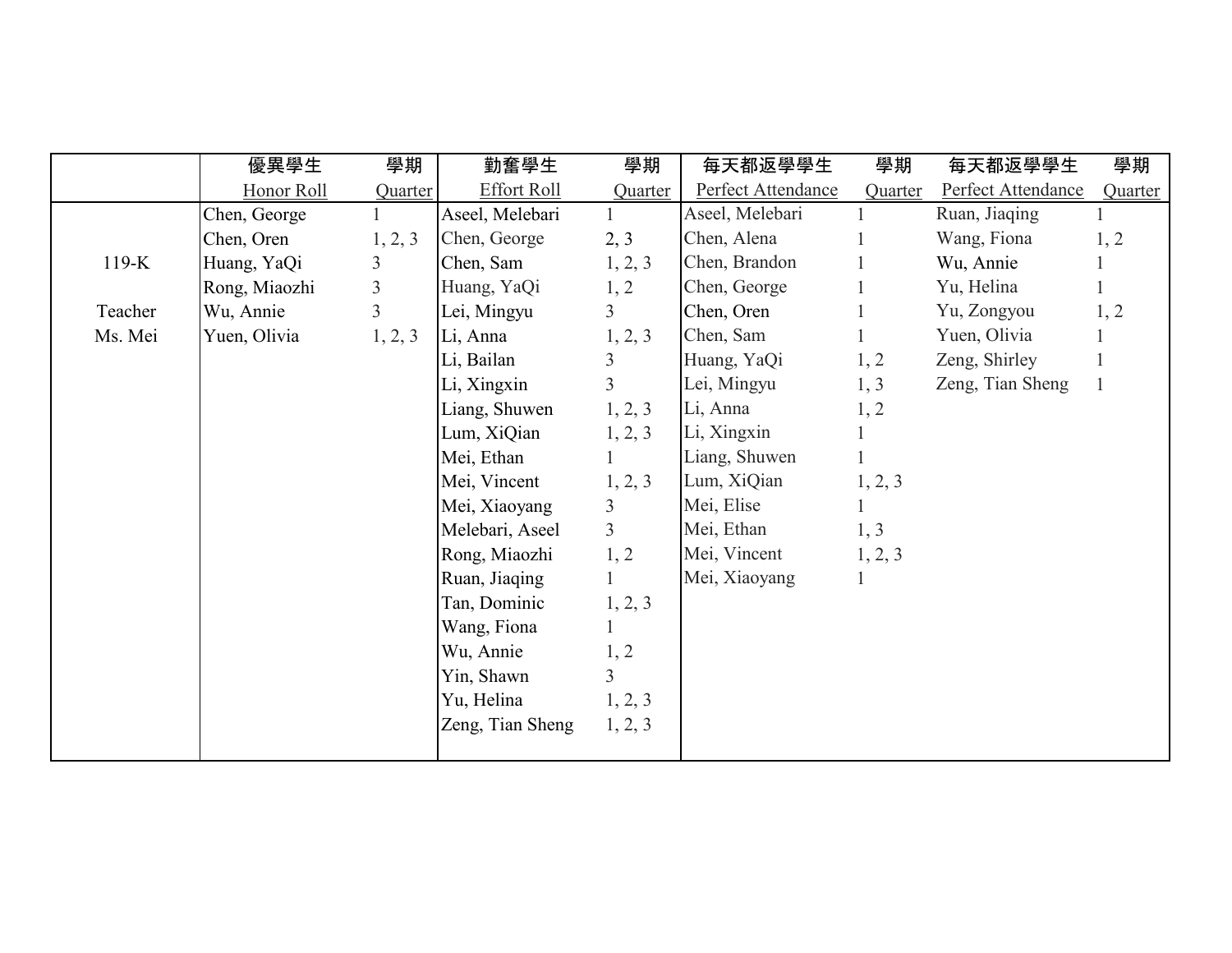|          | 優異學生                     | 學期             | 勤奮學生                | 學期             | 每天都返學學生            | 學期             | 每天都返學學生            | 學期      |
|----------|--------------------------|----------------|---------------------|----------------|--------------------|----------------|--------------------|---------|
|          | Honor Roll               | Quarter        | <b>Effort Roll</b>  | Quarter        | Perfect Attendance | Quarter        | Perfect Attendance | Quarter |
|          | <b>Principal Scholar</b> |                | Chen, Ally          |                | Cao, Ruoxi         | 1, 2, 3        |                    |         |
|          | Cao, Ruoxi               | 1, 2, 3        | Li, Brian           | 1, 2, 3        | Cen Guan, Victoria | 3              |                    |         |
| 208/1(B) | Cen Guan, Victoria       | 1, 2           | Li, Wenbin          | 1, 2           | Chen, Ally         | $\overline{3}$ |                    |         |
| Teacher  | Chen, Yi                 | 1, 2, 3        | Liang Chen, Jia Rui | 2              | Chen, Enjin        | 1, 3           |                    |         |
| Mrs. Lei | He, Caden                | 2, 3           | Tong, Alvin         | $\overline{2}$ | Chen, Yi           | 2, 3           |                    |         |
|          | Huang, Tina              | 1, 2, 3        | Weng, Xinyu         | 1, 2, 3        | Guan, Jimmy        |                |                    |         |
|          | Ruan, Kaylee             | 1, 2, 3        | Yu, Shibin          | 1, 2           | Huang, Tina        | 1, 3           |                    |         |
|          | Tan, Grace               | 2, 3           | Zhao, Delin         | $\overline{3}$ | Li, Jiahao         | $\overline{3}$ |                    |         |
|          |                          |                |                     |                | Li, Jiaxin         | 1, 2, 3        |                    |         |
|          |                          |                |                     |                | Liang Chen, Jiarui | 1, 3           |                    |         |
|          | Cen Guan, Victoria       | $\overline{3}$ |                     |                | Ruan, Kaylee       | 2, 3           |                    |         |
|          | Chen, Ally               | 2, 3           |                     |                | Shi, Haoyu         | 1, 3           |                    |         |
|          | Chen, Enjin              | 1, 2, 3        |                     |                | Weng, Xinyu        | $\overline{2}$ |                    |         |
|          | Guan, Jimmy              |                |                     |                | Wu, Jiayu          | 1, 2           |                    |         |
|          | He, Caden                |                |                     |                | Wu-Huang, Danny    | 3              |                    |         |
|          | Li, Jiaxin               | 1, 2, 3        |                     |                | Yu, Shibin         | 3              |                    |         |
|          | Liang Chen, Jiarui       | 1, 3           |                     |                | Zhao, Delin        | 3              |                    |         |
|          | Tan, Grace               |                |                     |                |                    |                |                    |         |
|          | Tong, Alvin              | 1, 3           |                     |                |                    |                |                    |         |
|          | Yu, Shibin               | $\overline{3}$ |                     |                |                    |                |                    |         |
|          | Zhao, Delin              | 1, 2           |                     |                |                    |                |                    |         |
|          |                          |                |                     |                |                    |                |                    |         |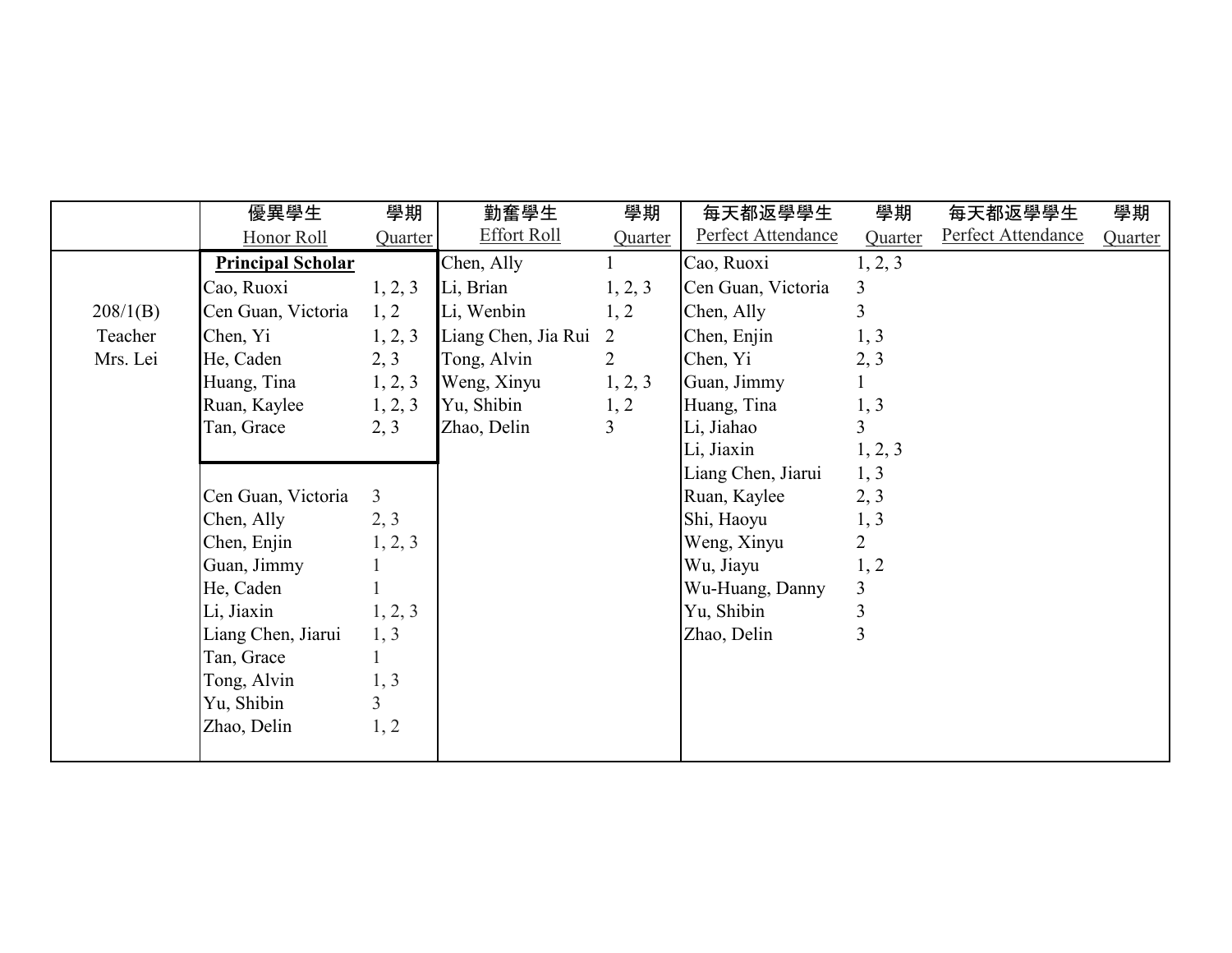|              | 優異學生                     | 學期             | 勤奮學生                | 學期             | 每天都返學學生            | 學期             | 每天都返學學生            | 學期      |
|--------------|--------------------------|----------------|---------------------|----------------|--------------------|----------------|--------------------|---------|
|              | Honor Roll               | Quarter        | <b>Effort Roll</b>  | Quarter        | Perfect Attendance | Quarter        | Perfect Attendance | Quarter |
|              | <b>Principal Scholar</b> |                | Chen, Joanna        | 1, 3           | Chen, Danny        | 2, 3           |                    |         |
| 210/1        | Hu, Ryan                 | 1, 3           | Colindres, Jonathan | 2              | Chen, Joanna       | 1, 2           |                    |         |
|              | Li, Xiyan                |                | Flores, Aurora      | 2, 3           | Flores, Aurora     | $\overline{2}$ |                    |         |
| Teacher      |                          |                | Hill, Nia           | 1, 2           | Hu, Ryan           | 1, 2., 3       |                    |         |
| Mrs. Dai-Lee |                          |                | Huang, Jayden       | 2              | Huang, Jayden      | 3              |                    |         |
|              | Antoine, Solomon         | 1, 2, 3        | Liang, Ethan        | $\overline{3}$ | Kemp, Kaden        |                |                    |         |
|              | Chen, Danny              | 1, 2, 3        | Mei, Christy        |                | Li, Xiyan          | 1, 2           |                    |         |
|              | Colindres, Jonathan      | 1, 3           | Mei, Coleman        | 2, 3           | Liang, Ethan       | $\overline{2}$ |                    |         |
|              | Hill, Nia                | 3              | Pan, Branden        |                | Liu, Airen         | 2, 3           |                    |         |
|              | Hu, Ryan                 | 2              | Pan, Branden        | 2, 3           | Mei, Christy       | 1, 2           |                    |         |
|              | Huang, Jayden            | $\overline{3}$ | Polk, Karter        | $\overline{2}$ | Mei, Coleman       | 1, 2           |                    |         |
|              | Kemp, Kaden              | 1, 2, 3        | Ruan, Damon         |                | Pan, Branden       | 1, 2           |                    |         |
|              | Li, Xiyan                | 2, 3           | Wu, William         | 1, 3           | Pan, Olivia        | 1, 2           |                    |         |
|              | Liu, Airen               | 1, 2, 3        |                     |                | Ruan, Damon        | 1, 2, 3        |                    |         |
|              | Mei, Christy             | 2, 3           |                     |                | Wu, William        | 1, 2           |                    |         |
|              | Mei, Coleman             |                |                     |                |                    |                |                    |         |
|              | Pan, Olivia              | 1, 2           |                     |                |                    |                |                    |         |
|              | Polk, Karter             | 1, 3           |                     |                |                    |                |                    |         |
|              | Ruan, Damon              | 2, 3           |                     |                |                    |                |                    |         |
|              |                          |                |                     |                |                    |                |                    |         |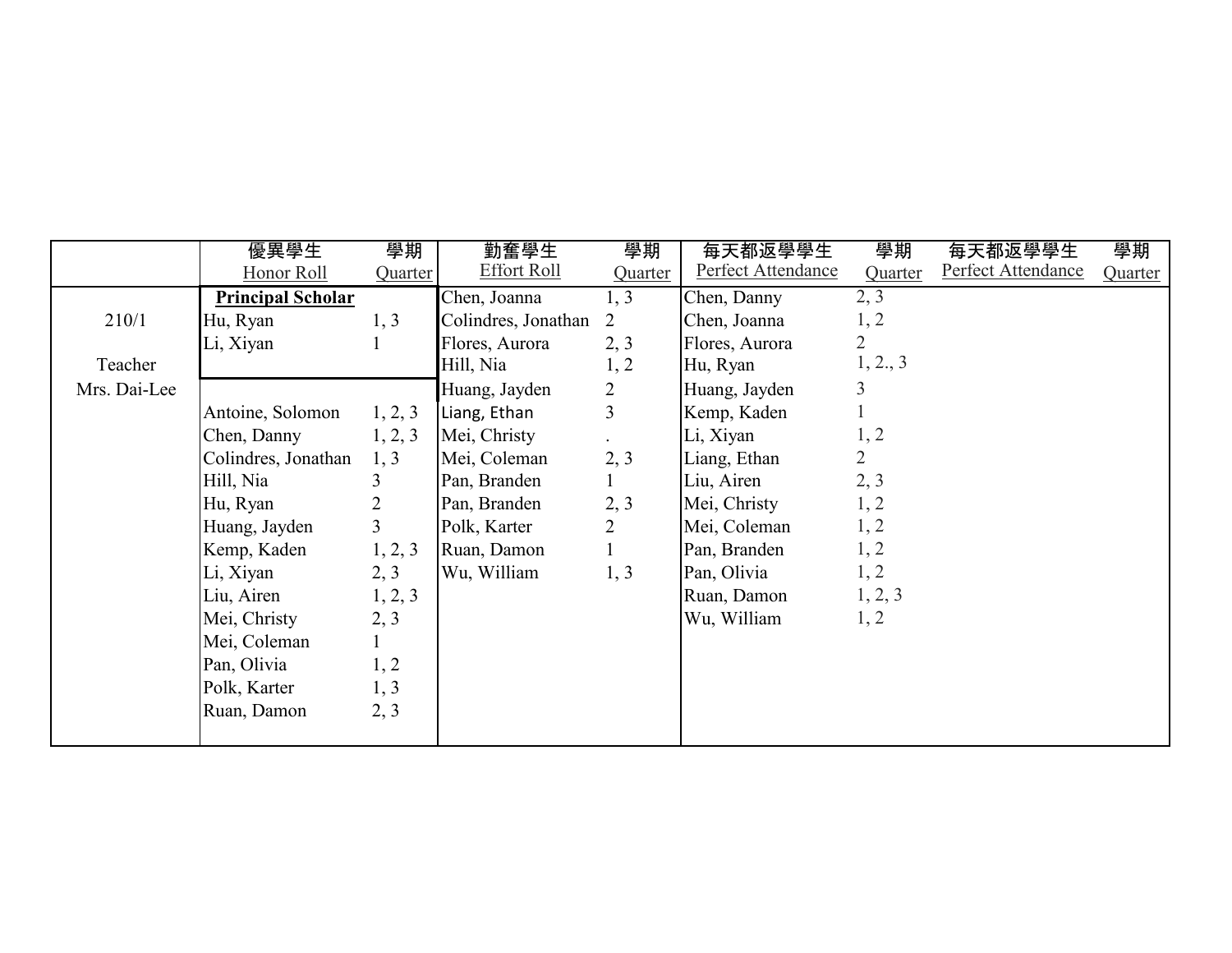|          | 優異學生                     | 學期             | 勤奮學生               | 學期             | 每天都返學學生            | 學期             | 每天都返學學生            | 學期      |
|----------|--------------------------|----------------|--------------------|----------------|--------------------|----------------|--------------------|---------|
|          | Honor Roll               | Quarter        | <b>Effort Roll</b> | Quarter        | Perfect Attendance | Quarter        | Perfect Attendance | Quarter |
|          | <b>Principal Scholar</b> |                | Chen, Alice        | 1, 3           | Chen, Alice        | 2, 3           |                    |         |
|          | Chen-Luo, Andy           | $\mathbf{1}$   | Chen, Andy         | 1, 2           | Chen, Rex          | 1, 2           |                    |         |
|          | Huang, Isabella          | $\mathfrak{Z}$ | Chen, Rex          | 1, 2           | Chen, Yami         | 2, 3           |                    |         |
|          | Huang, Janice            | 1, 2           | Chen, Yami         | 1, 3           | Frempong, Mahari   | 1, 3           |                    |         |
|          | Liu, Mark                | 1, 2, 3        | Liao, Gordon       | $\mathbf{1}$   | Huang, Isabella    | 1, 2, 3        |                    |         |
|          | Luo, Henry               | 1, 3           | Lin, Julie         | 1, 2, 3        | Huang, Janice      | 1, 2, 3        |                    |         |
|          | Mei, Bellson             | 1, 2, 3        | Lu, Colbi          | $\overline{2}$ | Liao, Gordon       | 2, 3           |                    |         |
|          | Mosely, Kayden           | $\overline{3}$ | Moore, Sharmar     | 1, 3           | Lin, Julie         | $\mathbf{1}$   |                    |         |
| 212/2    | Simanjuntak, Sasha       | 1, 2, 3        |                    |                | Liu, Mark          | 1, 2, 3        |                    |         |
|          | Tat, Katelyn             | 1, 2           |                    |                | Lu, Colbi          | 1, 3           |                    |         |
|          | Xie, Benson              | $\mathbf{1}$   |                    |                | Luo, Henry         | $\overline{2}$ |                    |         |
|          |                          |                |                    |                | Mei, Bellson       | 1, 2, 3        |                    |         |
| Teacher  |                          |                |                    |                | Simanjuntak, Sasha | 1, 2, 3        |                    |         |
| Ms. Chan | Chen, Alice              | $\overline{2}$ |                    |                | Tat, Katelyn       | 1, 2, 3        |                    |         |
|          | Chen, Yami               | $\overline{2}$ |                    |                | Xie, Benson        | $\overline{3}$ |                    |         |
|          | Chen-Luo, Andy           | 2, 3           |                    |                |                    |                |                    |         |
|          | Frempong, Mahari         | 1, 2, 3        |                    |                |                    |                |                    |         |
|          | Huang, Isabella          | 1, 2           |                    |                |                    |                |                    |         |
|          | Huang, Janice            | $\overline{2}$ |                    |                |                    |                |                    |         |
|          | Liang, Parsons           | 1, 2, 3        |                    |                |                    |                |                    |         |
|          | Liao, Gordon             | $\overline{3}$ |                    |                |                    |                |                    |         |
|          | Lu, Colbi                | 1, 3           |                    |                |                    |                |                    |         |
|          | Luo, Henry               | $\overline{2}$ |                    |                |                    |                |                    |         |
|          | Mosely, Kayden           | 1, 2           |                    |                |                    |                |                    |         |
|          | Nuno, Eloise             | 1, 3           |                    |                |                    |                |                    |         |
|          | Nuno, Eloise             | $\overline{2}$ |                    |                |                    |                |                    |         |
|          | Tat, Katelyn             | $\overline{3}$ |                    |                |                    |                |                    |         |
|          | Xie, Benson              | 2, 3           |                    |                |                    |                |                    |         |
|          |                          |                |                    |                |                    |                |                    |         |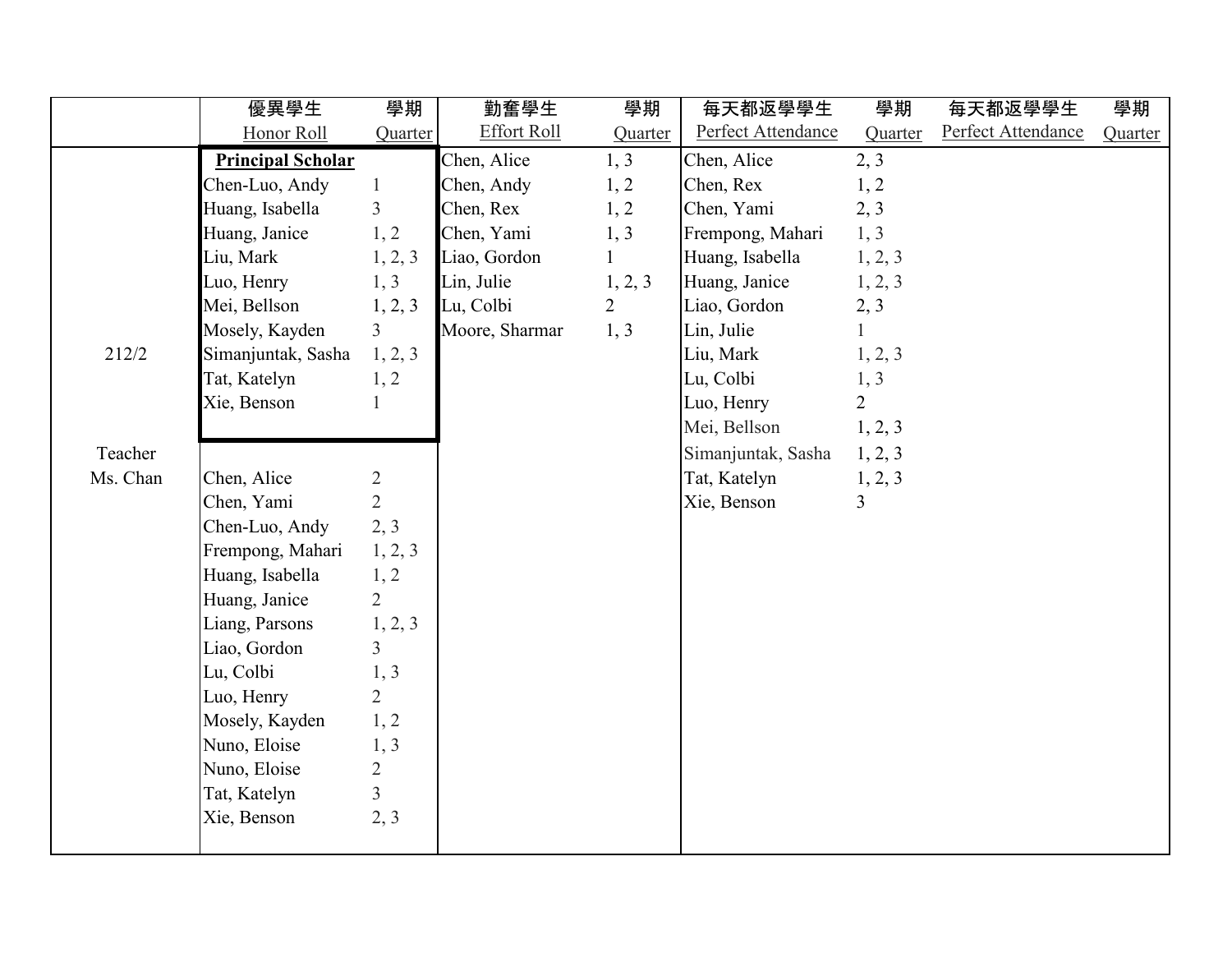|          | 優異學生                       | 學期             | 勤奮學生               | 學期             | 每天都返學學生            | 學期           | 每天都返學學生                   | 學期      |
|----------|----------------------------|----------------|--------------------|----------------|--------------------|--------------|---------------------------|---------|
|          | Honor Roll                 | Quarter        | <b>Effort Roll</b> | Quarter        | Perfect Attendance | Quarter      | Perfect Attendance        | Quarter |
|          | <b>Principal's Scholar</b> |                | He, Nina           | 2, 3           | Ca, Xiao Feng      | 1, 2, 3      | Wang, Alina               | 1, 2, 3 |
|          | Cao, Jiayao                | $\overline{2}$ | Huang, Shengyue    | $\mathbf{1}$   | Cao, Jiayao        | 1, 2, 3      | Yang, Zixin               | 1, 2, 3 |
|          | Huang, Anna                | 1, 3           | Li, Amy            | $\overline{2}$ | Cheng, Anna        | 1, 2, 3      | Yu, Hannah                |         |
| 214/2(B) | Lin, Olivia                | 1, 2, 3        | Liang, Huoming     | $\overline{3}$ | He, Nina           | 1, 2, 3      | Yu, Xiaolin               | 1, 2, 3 |
|          | Mei, Yong Jian             | 1, 2, 3        | Mai, James         | 1, 3           | Huang, Shengyue    | 1, 2, 3      | Zhang Wu, Yingbin 1, 2, 3 |         |
| Teacher  | Wang, Alina                |                | Ni, Kelly          | 2, 3           | Li, Amy            | 1, 2, 3      | Zhao, Jayden              | 3       |
|          | Yang, Zixin                | 1, 2, 3        | Qiu, Jason         | 3              | Liang, Huoming     | 1, 2, 3      | Zhu, Chengxin             | 1, 2, 3 |
|          | Zhang Wu, Yingbin          | 1, 2           | Zou, Anchee        | $\mathbf{1}$   | Lin, Olivia        | 1, 2, 3      | Zou, Anchee               |         |
| Ms. Wang |                            |                |                    |                | Mai, James         | 1, 2, 3      |                           |         |
|          | Cao, Jiayao                | 1, 3           |                    |                | Mei, Shiyan        | 1, 2, 3      |                           |         |
|          | Cheng, Anna                | 1, 2, 3        |                    |                | Mei, Yong Jian     | 1, 2, 3      |                           |         |
|          | He, Nina                   | $\mathbf{1}$   |                    |                | Ni, Kelly          | 1, 2, 3      |                           |         |
|          | Huang, Anna                | $\overline{2}$ |                    |                | Qiu, Jason         | 1, 2, 3      |                           |         |
|          | Huang, Shengyue            | $\overline{2}$ | Wang, Alina        | 2, 3           |                    |              |                           |         |
|          | Li, Amy                    | 1, 3           | Yu, Hannah         | 1, 2, 3        |                    |              |                           |         |
|          | Mai, James                 | $\overline{2}$ | Yu, Xiaolin        | 1, 2, 3        |                    |              |                           |         |
|          | Mei, Shiyan                | 1, 2, 3        | Zhang Wu, Yingbin  | 3              |                    |              |                           |         |
|          | Ni, Kelly                  | $\mathbf{1}$   | Zhao, Jayden       | 1, 2           |                    |              |                           |         |
|          | Qiu, Jason                 | 1, 2           | Zhu, Chengxin      | 1, 2, 3        |                    |              |                           |         |
|          |                            |                |                    |                |                    |              |                           |         |
|          | <b>Principal Scholar</b>   |                | Anderson, Justice  | $\overline{2}$ | Lei, Jason         | 1, 2, 3      | Wu, Anson                 | 1, 3    |
| 217/2    | Mei, Hannah                | $\overline{3}$ | Lei, Jason         | 1, 2, 3        | Lin, Evan          | $\mathbf{1}$ | Wu, Bella                 |         |
|          | Osazuwa, Iwinosa           | $\mathbf{1}$   | Lin, Evan          | $\overline{3}$ | Lu, Steven         | $\mathbf{1}$ | Xu, Kayla                 | 1, 3    |
|          | Wu, Bella                  | $\overline{3}$ | Mei, Vincent       | 1, 2           | Mei, Hannah        | 1, 3         |                           |         |
|          |                            |                | Rong, Janice       | 1, 2, 3        | Mei, Vincent       | $\mathbf{1}$ |                           |         |
| Teacher  | Mei, Hannah                | $\overline{2}$ | Wu, Anson          | 1, 2, 3        | Rong, Janice       |              |                           |         |
|          | Mei, Vincent               | $\mathfrak{Z}$ |                    |                | Tan, Miki          | 1, 2, 3      |                           |         |
|          | Tan, Miki                  | 1, 2, 3        |                    |                |                    |              |                           |         |
| Ms. Eng  | Wu, Bella                  | 1, 2           |                    |                |                    |              |                           |         |
|          | Xu, Kayla                  | 1, 2, 3        |                    |                |                    |              |                           |         |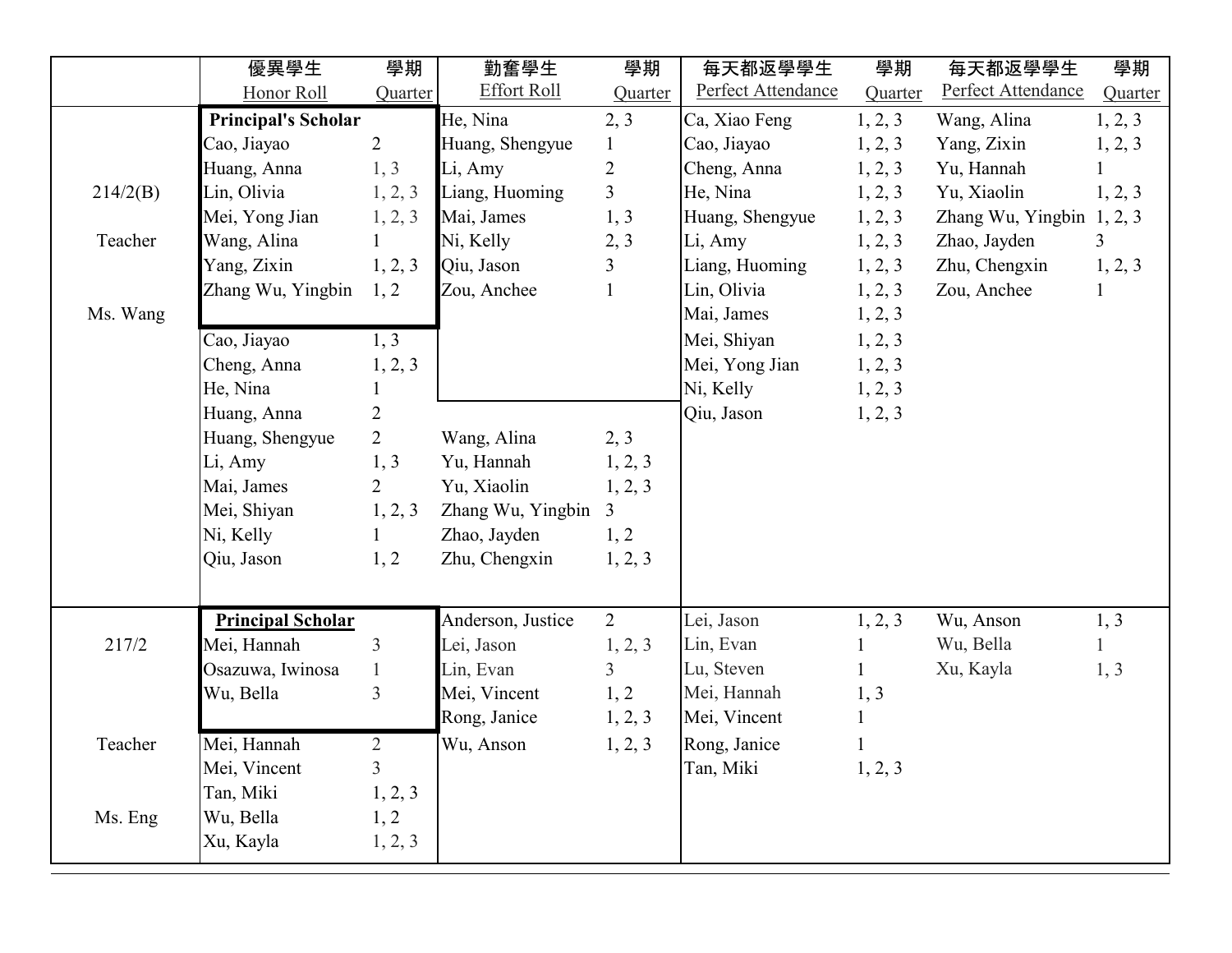|             | 優異學生                       | 學期             | 勤奮學生                  | 學期             | 每天都返學學生            | 學期             | 每天都返學學生            | 學期      |
|-------------|----------------------------|----------------|-----------------------|----------------|--------------------|----------------|--------------------|---------|
|             | Honor Roll                 | Quarter        | <b>Effort Roll</b>    | Quarter        | Perfect Attendance | Quarter        | Perfect Attendance | Quarter |
|             | <b>Principal's Scholar</b> |                | Chen, Shirley         | $\overline{3}$ | Cai, Jenny         | 1, 2, 3        |                    |         |
| 204/3       | Cai, Jenny                 | 1, 2, 3        | Jay, Lewis            | 2, 3           | Chen, Shirley      | 2, 3           |                    |         |
|             | Chen, Shirley              | $\overline{2}$ | Ma, Sophia            | $\overline{2}$ | Glinsey, Allen     | 1, 2, 3        |                    |         |
|             | Glinsey, Allen             |                | Malone, Blake         | $\overline{2}$ | Huang, Ryan        | 1, 2, 3        |                    |         |
| Teacher     | Huang, Ryan                | 1, 2, 3        | Matthews, Di'Arriah 2 |                | Jay, Lewis         | 1, 3           |                    |         |
| Mrs. Allred | Li, Amy                    | 1, 2, 3        | Newman, Cornelius     | $\mathbf{1}$   | Li, Amy            | 2, 3           |                    |         |
|             | Li, Ethan                  | 1, 3           | Ning, Ada             | 3              | Li, Ethan          | 2, 3           |                    |         |
|             | Li, Vincent                | 1, 2           | Thompson, Skylar      | $\overline{2}$ | Li, Vincent        | 1, 2, 3        |                    |         |
|             | Lin, Ethan                 | 1, 3           |                       |                | Lin, Ethan         | 2, 3           |                    |         |
|             | Lin, Jimmy                 | $\overline{2}$ |                       |                | Lin, Jimmy         | 2, 3           |                    |         |
|             | Ning, Ada                  | $\mathbf{1}$   |                       |                | Ma, Sophia         | $\overline{3}$ |                    |         |
|             | Pan, Jarvin                | $\overline{c}$ |                       |                | Malone, Blake      | 1, 2           |                    |         |
|             | Tan, Ethan                 | $\mathbf{1}$   |                       |                | Ning, Ada          | 2, 3           |                    |         |
|             | Wu, Alyssa                 |                |                       |                | Pan, Jarvin        | 1, 2, 3        |                    |         |
|             | Wu, Mandy                  | 1, 2, 3        |                       |                | Tan, Ethan         | 2, 3           |                    |         |
|             | Wu, Natalie                |                |                       |                | Thompson, Skylar   | 1, 2, 3        |                    |         |
|             | Yan, Eric                  | 1, 2, 3        |                       |                | Wu, Alyssa         | 1, 2, 3        |                    |         |
|             |                            |                |                       |                | Wu, Mandy          | 1, 2, 3        |                    |         |
|             |                            |                |                       |                | Wu, Natalie        | 1, 2, 3        |                    |         |
|             | Chen, Shirley              | $\mathbf{1}$   |                       |                | Yan, Eric          | 2, 3           |                    |         |
|             | Glinsey, Allen             | 2, 3           |                       |                |                    |                |                    |         |
|             | Jay, Lewis                 |                |                       |                |                    |                |                    |         |
|             | Li, Ethan                  | $\overline{2}$ | Ning, Ada             | $\overline{2}$ |                    |                |                    |         |
|             | Li, Vincent                | $\overline{3}$ | Pan, Jarvin           | 1, 3           |                    |                |                    |         |
|             | Lin, Ethan                 | $\overline{2}$ | Tan, Ethan            | 2, 3           |                    |                |                    |         |
|             | Lin, Jimmy                 | 1, 3           | Thompson, Skylar      | $\mathbf{1}$   |                    |                |                    |         |
|             | Ma, Sophia                 | 1, 3           | Wu, Alyssa            | 2, 3           |                    |                |                    |         |
|             | Malone, Blake              |                | Wu, Natalie           | 2, 3           |                    |                |                    |         |
|             | Matthews, Di'Arriah 1      |                |                       |                |                    |                |                    |         |
|             |                            |                |                       |                |                    |                |                    |         |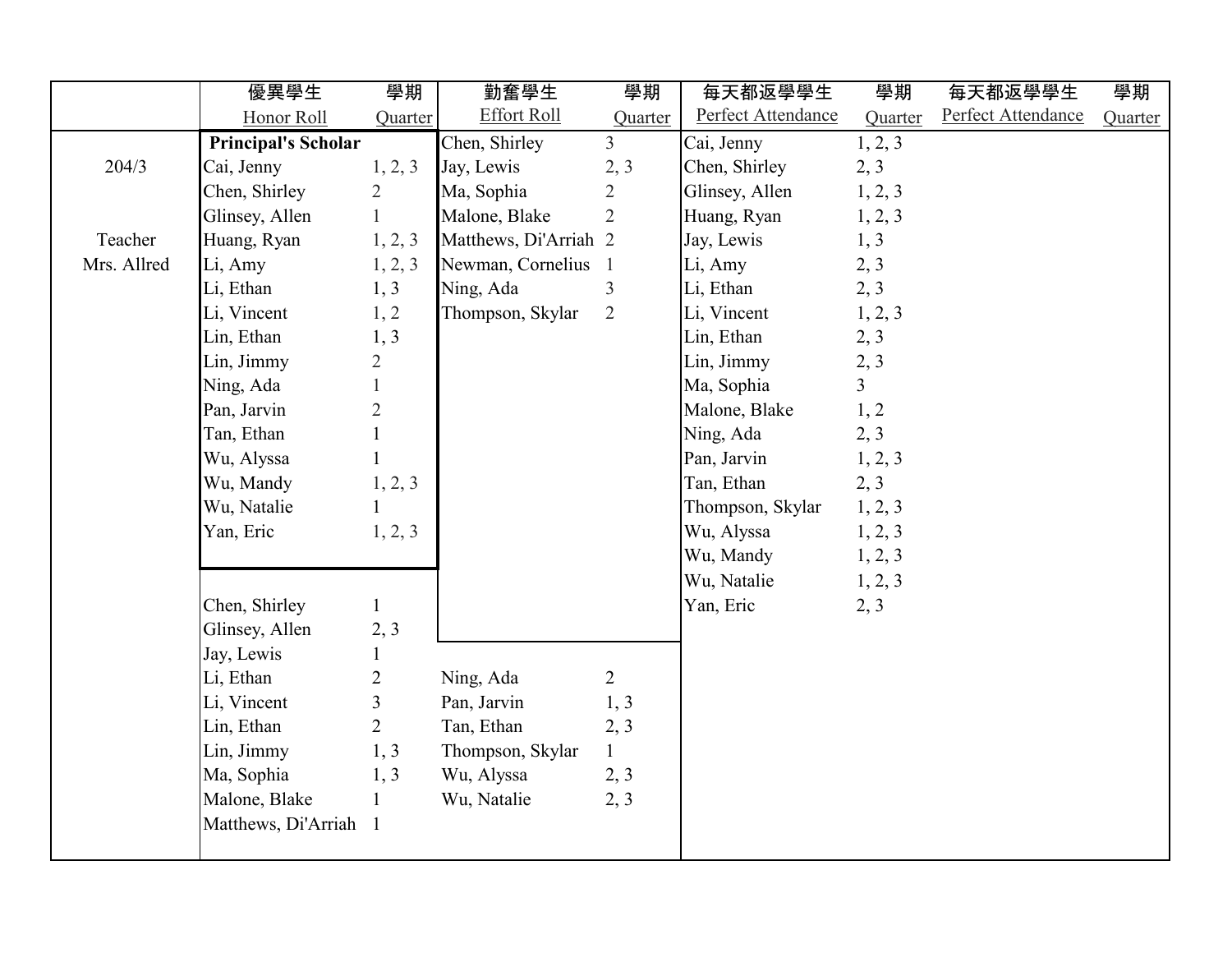|          | 優異學生                       | 學期                      | 勤奮學生               | 學期             | 每天都返學學生            | 學期             | 每天都返學學生            | 學期      |
|----------|----------------------------|-------------------------|--------------------|----------------|--------------------|----------------|--------------------|---------|
|          | Honor Roll                 | Quarter                 | <b>Effort Roll</b> | Quarter        | Perfect Attendance | Quarter        | Perfect Attendance | Quarter |
|          | <b>Principal's Scholar</b> |                         | Feng, Jinqing      | $\overline{3}$ | Cen Guan, Wuiliam  | 2, 3           |                    |         |
|          | Cen Guan, Wuiliam          | 1, 3                    | Huang, Xiwen       | 1, 3           | Chen, Eddie        | 2, 3           |                    |         |
|          | Chen, Eddie                | 1, 2, 3                 | Li, Huixin         | 1, 2           | Chen, Yinghui      | $\overline{2}$ |                    |         |
|          | Chen, Yinghui              | $\overline{2}$          | Mei, Jiameng       | $\overline{3}$ | Feng, Jinqing      | 3              |                    |         |
|          | Yang, Caizhi               | 1, 2                    | Wu, Julia          | 1, 3           | Huang, Xiwen       | 2, 3           |                    |         |
|          | Zheng, Jinnuo              | $\overline{2}$          | Yu, Kaylee         | 1, 3           | Li, Huixin         | 2, 3           |                    |         |
|          |                            |                         | Zhou, Yuchen       | $\overline{2}$ | Liang, Joson       | 1, 2, 3        |                    |         |
| 206/3(B) | Cen Guan, Wuiliam          | 2                       | Zhu, Kevin         | 1, 2, 3        | Mei, Jianhao       | $\overline{3}$ |                    |         |
|          | Chen, Danny                | 1, 2, 3                 | Zhu, Xufeng        | 1, 2           | Ou, Pinyan         | 2, 3           |                    |         |
| Teacher  | Chen, Yinghui              | 1, 3                    |                    |                | Ruan, Zuxian       | 1, 3           |                    |         |
| Ms. Liu  | Huang, Xiwen               | $\overline{2}$          |                    |                | Tapia, Justin      | 1, 2, 3        |                    |         |
|          | Li, Huixin                 | $\overline{3}$          |                    |                | Weng, Rita         | 1, 2, 3        |                    |         |
|          | Liang, Joson               | 1, 2, 3                 |                    |                | Wu, Julia          | 1, 2, 3        |                    |         |
|          | Ou, Pinyan                 | 1, 2, 3                 |                    |                | Xie, Raymond       | 1, 2, 3        |                    |         |
|          | Ruan, Zuxian               | 1, 2, 3                 |                    |                | Xu, Max            | 1, 2           |                    |         |
|          | Tapia, Justin              | 1, 2, 3                 |                    |                | Yang, Caizhi       | 1, 2, 3        |                    |         |
|          | Weng, Rita                 | 1, 2, 3                 |                    |                | Yu, Kaylee         | 1, 2, 3        |                    |         |
|          | Xie, Raymond               | 1, 2, 3                 |                    |                | Zheng, Jinnuo      | 1, 2, 3        |                    |         |
|          | Xu, Max                    | 1, 2, 3                 |                    |                | Zhou, Yuchen       | 1, 2, 3        |                    |         |
|          | Yang, Caizhi               | $\overline{\mathbf{3}}$ |                    |                | Zhu, Xufeng        | 3              |                    |         |
|          | Yu, Kaylee                 | $\overline{2}$          |                    |                |                    |                |                    |         |
|          | Zheng, Jinnuo              | 1, 3                    |                    |                |                    |                |                    |         |
|          | Zhou, Yuchen               | 1, 3                    |                    |                |                    |                |                    |         |
|          |                            |                         |                    |                |                    |                |                    |         |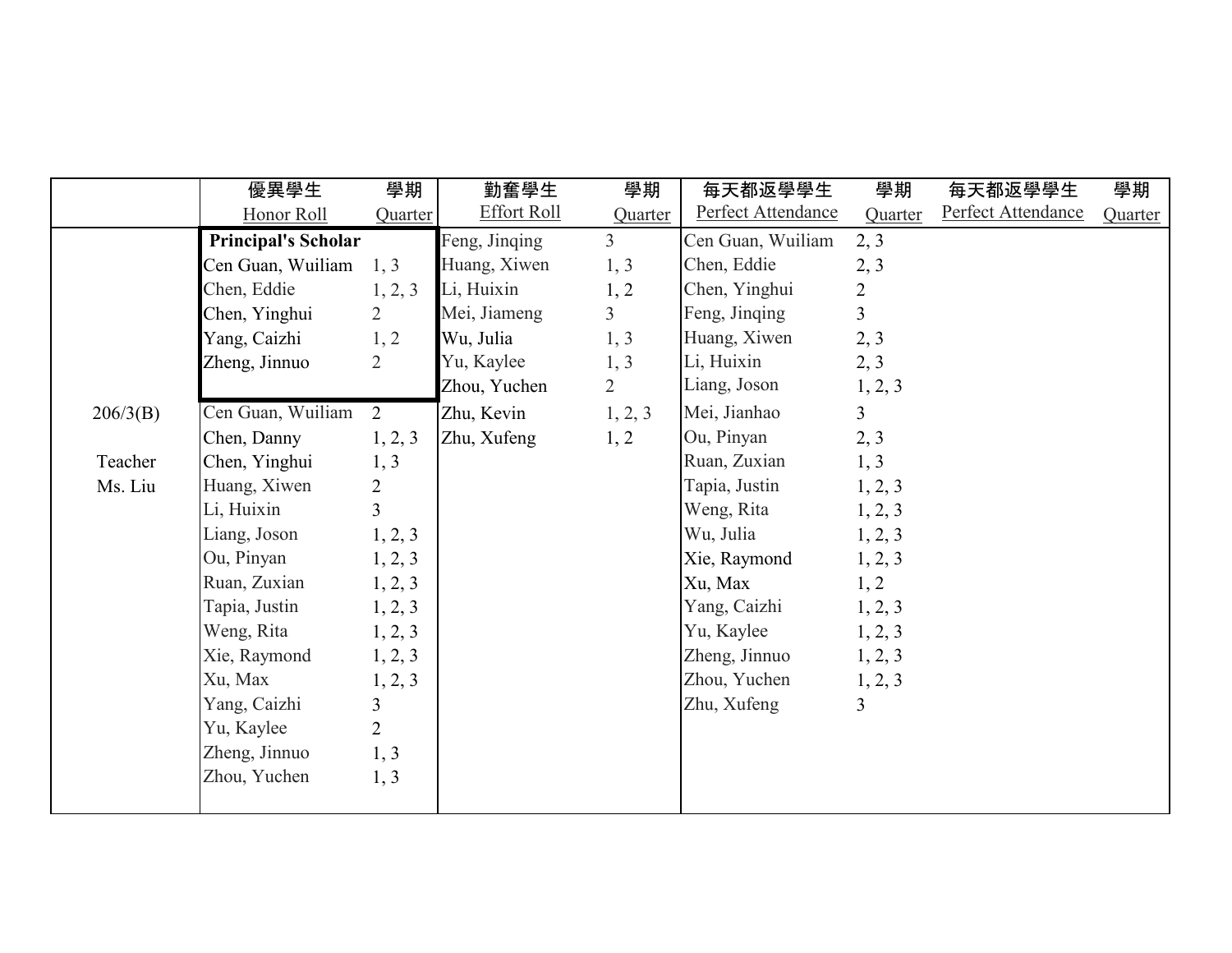|            | 優異學生                       | 學期             | 勤奮學生               | 學期             | 每天都返學學生            | 學期             | 每天都返學學生            | 學期      |
|------------|----------------------------|----------------|--------------------|----------------|--------------------|----------------|--------------------|---------|
|            | Honor Roll                 | Quarter        | <b>Effort Roll</b> | Quarter        | Perfect Attendance | Quarter        | Perfect Attendance | Quarter |
|            | <b>Principal's Scholar</b> |                | Li, Andrew         |                | Chen, David        | 1, 2, 3        |                    |         |
|            | Chan Gabriella             | 1, 2, 3        | Liang, Celina      | $\mathfrak{Z}$ | Chen, Gabriella    | 1, 2           |                    |         |
|            | Chen, David                | 1, 2, 3        | Meador, Nadia      | $\overline{3}$ | Chen, Kimberly     | 1, 2, 3        |                    |         |
|            | Chen, Sharon               | 1, 2, 3        | Yu, Yongxin        | $\overline{2}$ | Chen, Sharon       | $\mathbf{1}$   |                    |         |
|            | Gordon, Kanara             | 1, 2           | Zheng, Charles     | 1, 2           | Gordon, Kanara     | $\overline{3}$ |                    |         |
|            | Hu, Lexin                  | 1              |                    |                | Hu, Lexin          | 1, 2, 3        |                    |         |
|            | Huang, Kingston            | 1, 2, 3        |                    |                | Huang, Kingston    | 1, 2, 3        |                    |         |
|            | Huang, Oscar               | 1, 2, 3        |                    |                | Huang, Oscar       | $\overline{3}$ |                    |         |
|            | Huang, Zifeng              |                |                    |                | Huang, Vincent     | 1, 2, 3        |                    |         |
| 207/3      | Li, Autumn                 | 1              |                    |                | Huang, Zifeng      | 2, 3           |                    |         |
|            | Liang, Anthony             |                |                    |                | Li, Andrew         | $\mathfrak{Z}$ |                    |         |
| Teacher    | Mei, Jasmine               | 1, 2, 3        |                    |                | Liang, Anthony     | 1, 2, 3        |                    |         |
| Mrs. Bruno | Tan, Brian                 | 1, 3           |                    |                | Liang, Celina      | 2, 3           |                    |         |
|            | Zhao, Andrew               | 1, 2, 3        |                    |                | Martin, Kayden     | 1, 2, 3        |                    |         |
|            |                            |                |                    |                | Meador, Nadia      | 1, 3           |                    |         |
|            | Chen, Kimberly             | $\mathbf{1}$   |                    |                | Mei, Jasmine       | 2, 3           |                    |         |
|            | Gordon, Kanara             | $\mathfrak{Z}$ |                    |                | Tan, Brian         | 1, 3           |                    |         |
|            | Hu, Lexin                  | $\overline{2}$ |                    |                | Yu, Yongxin        | $\overline{2}$ |                    |         |
|            | Hu, Lexin                  | $\overline{3}$ |                    |                | Zheng, Charles     | 1, 2, 3        |                    |         |
|            | Huang, Vincent             | 1, 2, 3        |                    |                |                    |                |                    |         |
|            | Huang, Zifeng              | 2, 3           |                    |                |                    |                |                    |         |
|            | Li, Autumn                 | 2, 3           |                    |                |                    |                |                    |         |
|            | Liang, Anthony             | 2, 3           |                    |                |                    |                |                    |         |
|            | Liang, Celina              | 1, 2           |                    |                |                    |                |                    |         |
|            | Mai, Jason                 | 2, 3           |                    |                |                    |                |                    |         |
|            | Martin, Kayden             | 1, 2, 3        |                    |                |                    |                |                    |         |
|            | Meador, Nadia              | 1, 2           |                    |                |                    |                |                    |         |
|            | Tan, Brian                 | $\overline{2}$ |                    |                |                    |                |                    |         |
|            | Yu, Yongxin                | $\overline{3}$ |                    |                |                    |                |                    |         |
|            | Yu, Yongxin                | $\mathbf{1}$   |                    |                |                    |                |                    |         |
|            |                            |                |                    |                |                    |                |                    |         |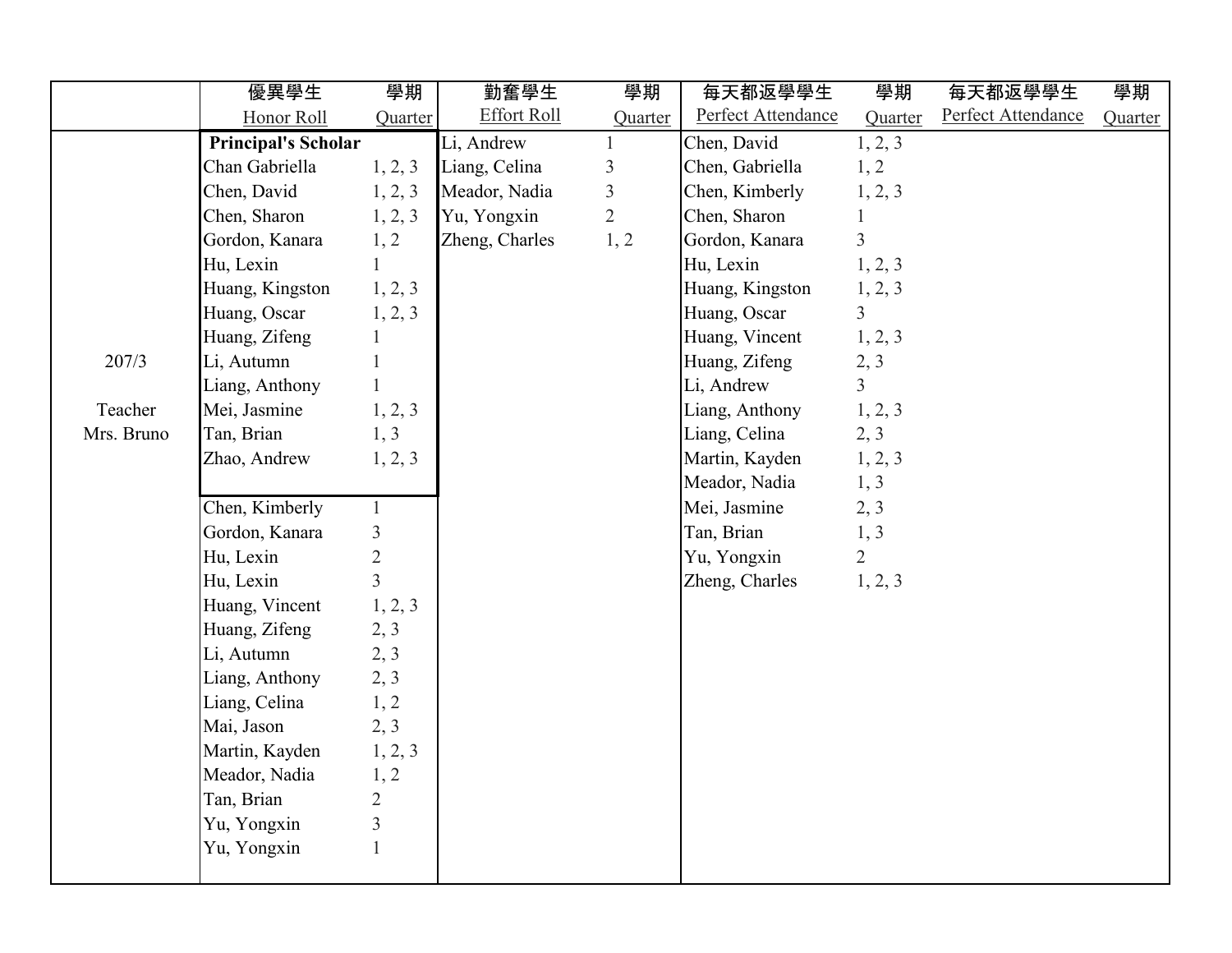|              | 優異學生                       | 學期             | 勤奮學生                | 學期             | 每天都返學學生            | 學期             | 每天都返學學生            | 學期           |
|--------------|----------------------------|----------------|---------------------|----------------|--------------------|----------------|--------------------|--------------|
|              | Honor Roll                 | Quarter        | <b>Effort Roll</b>  | Quarter        | Perfect Attendance | Quarter        | Perfect Attendance | Quarter      |
|              | <b>Principal's Scholar</b> |                | Cerritos, Noah      | 1, 2, 3        | Cai, Peiqi         | 1, 2, 3        | Tat, Elaine        | 1, 2, 3      |
|              | Tat, Elaine                | 1, 2, 3        | Cheng, Ziming       | $\mathbf{1}$   | Cerritos, Noah     | 1, 2, 3        | Shannon            |              |
| 201/4        |                            |                | Zariyah             | 1, 2, 3        | Chen, Emily        | 1, 2, 3        | Wang, Naomi        | $\mathbf{1}$ |
|              |                            |                | Li, Minlan          | 1, 2           | Chen, Wenxi        | $\overline{3}$ | Wu, Ayden          | 1, 2, 3      |
| Teacher      | Cai, Peiqi                 | 1, 2, 3        | Mai, Kevin          |                | Cheng, Ziming      | 1, 2, 3        | Yee, Chun          | 1, 2         |
| Mrs. Perthel | Chen, Emily                | 1, 2, 3        | Moore, Jaxon        |                | Grayer, Maximus    | $\overline{3}$ |                    |              |
|              | Chen, Wenxi                | 1, 2, 3        | Thompson, Shannon 1 |                | Li, Minlan         | 1, 2, 3        |                    |              |
|              | Grayer, Maximus            | 1, 3           | Turner, Brooklyn    | 1, 2, 3        | Mai, Kevin         | 1, 2, 3        |                    |              |
|              | Romero, Cecilia            | 1, 2, 3        | Waddy, Ethan        | 1, 2           | Romero, Cecilia    | 1, 2           |                    |              |
|              | Yee, Chun Hei              | 1, 2, 3        | Wang, Naomi         | $\mathbf{1}$   |                    |                |                    |              |
|              |                            |                | Wu, Ayden           | 1, 3           |                    |                |                    |              |
|              | <b>Principal's Scholar</b> |                | Anderson, Journey   | 1, 2, 3        | Boateng, Barima    | 2, 3           |                    |              |
|              | Chen, Dathne               |                | Chen, Hailey        | 1, 2, 3        | Chen, Dathne       | 1, 2, 3        |                    |              |
|              | Mei, Katie                 | 1, 3           | Huang, Eric         | $\overline{2}$ | Chen, Hailey       | 1, 2, 3        |                    |              |
|              | Osazuwa, Uyioghosa         |                | Huang, Natalie      | $\overline{2}$ | Chen, Janet        | 1, 2, 3        |                    |              |
| 202/4        | Tan, Jacky                 | 1, 2, 3        | Kichen, Morgan      | 2, 3           | Huang, Eric        | 1, 2, 3        |                    |              |
| Teacher      |                            |                | Lin, Jason          | 1, 2, 3        | Huang, Natalie     | 1, 2, 3        |                    |              |
| Mrs. Set     | Boateng, Barima            | 1, 2, 3        | Liu, Vincent        |                | Kichen, Morgan     | 2, 3           |                    |              |
|              | Chen, Dathne               | 2, 3           | Reed, Mackenzie     | 1, 2, 3        | Lin, Eric          | 1, 2, 3        |                    |              |
|              | Chen, Janet                | 1, 2, 3        | White, Malaiya      | $\overline{3}$ | Lin, Jason         | 1, 2, 3        |                    |              |
|              | Huang, Eric                | 1, 2, 3        |                     |                | Liu, Vincent       | 1, 2, 3        |                    |              |
|              | Huang, Natalie             | 1, 3           |                     |                | Mei, Katie         | 1, 2, 3        |                    |              |
|              | Kichen-Calcote, Morg 1     |                |                     |                | Nguyen, Mia        | 1, 2, 3        |                    |              |
|              | Lin, Eric                  | 1, 2           |                     |                | Reed, Mackenzie    | $\mathbf{1}$   |                    |              |
|              | Liu, Vincent               | 2, 3           |                     |                | Tan, Jacky         | 1, 2, 3        |                    |              |
|              | Mei, Katie                 | $\overline{2}$ |                     |                |                    |                |                    |              |
|              | Nguyen, Mia                | 1, 2, 3        |                     |                |                    |                |                    |              |
|              | White, Malaiya             | $\mathbf{1}$   |                     |                |                    |                |                    |              |
|              |                            |                |                     |                |                    |                |                    |              |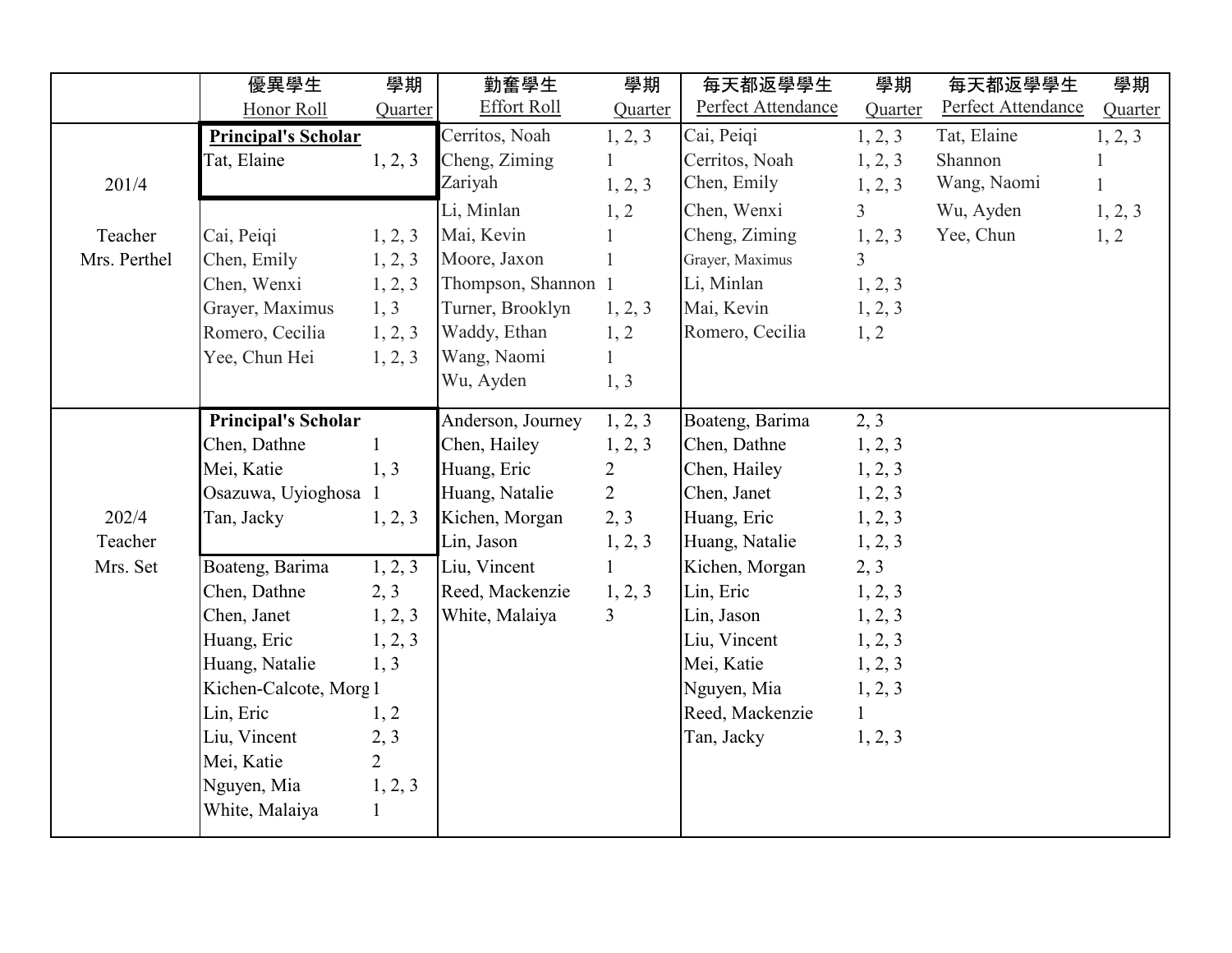|             | 優異學生                       | 學期             | 勤奮學生                         | 學期             | 每天都返學學生            | 學期      | 每天都返學學生                       | 學期      |
|-------------|----------------------------|----------------|------------------------------|----------------|--------------------|---------|-------------------------------|---------|
|             | Honor Roll                 | Quarter        | <b>Effort Roll</b>           | Quarter        | Perfect Attendance | Quarter | Perfect Attendance            | Quarter |
|             | <b>Principal's Scholar</b> |                | Chen Yaolong                 | 1, 2, 3        | Chen, Kevin        | 2, 3    | Tan, Yaodong                  | 1, 2, 3 |
|             | Chen, Xi                   | $\overline{2}$ | Chen, Kevin                  | 1, 2, 3        | Chen, Yaolong      | 1, 2, 3 | Wu, HuiLin                    | 1, 2, 3 |
|             |                            |                | Gao, Zhe Han                 | 3 <sup>1</sup> | Chen, Xi           | 1, 2, 3 | Wu, Zhihao                    | 1, 2    |
|             |                            |                | He, Austin                   | 1, 2, 3        | Gao, Zhe Han       | 2, 3    | Wu, Zihui                     | 2, 3    |
|             | Chen, Xi                   | $\mathfrak{Z}$ | Li, Menghan                  | 1, 3           | Huang, Kenny       | 1, 2, 3 | Yi, Jiarui                    | 1, 2, 3 |
| 311/4, 5(B) | Gao, Zhe Han               | 1, 2           | Li, Qingxiao                 | 2, 3           | Jiang, Yongyi      | 1, 2, 3 | Yuan, Brian                   | 1, 2, 3 |
| Teacher     | Huang, Kenny               | 1, 2, 3        | Li, Zihao                    | 1, 2, 3        | Li, Menghan        | 1, 2, 3 | Zheng, Wanzhi                 | 1, 2, 3 |
| Ms. Li      | Jiang, Yongyi              | 1, 2, 3        | Liang Li, Kevis              | $\mathbf{1}$   | Li, Qingxiao       | 2, 3    | Zhong-Chen, Jing Li $1, 2, 3$ |         |
|             | Li, Menghan                | $\overline{2}$ | Liang, Yuteng                | 1, 2, 3        | Li, Zihao          | 1, 2    | Zou, Angie                    | 1, 2    |
|             | Liang Li, Kevis            | 2, 3           | Mei, Jiaying                 | 1, 3           | Liang Li, Kevis    | 1, 2, 3 |                               |         |
|             | Mei, Jiaying               | $\overline{2}$ | Tan, Yaodong                 | 1, 2, 3        | Liang, Yuteng      | 1, 3    |                               |         |
|             | Yuan, Brian                | 2, 3           | Wu, HuiLin                   | 1, 2, 3        | Mei, Jiaying       | 1, 2, 3 |                               |         |
|             | Zheng, Wanzhi              | 1, 2           | Wu, Zhihao                   | 1, 2, 3        |                    |         |                               |         |
|             | Zou, Angie                 | 1, 2, 3        | Yi, Jiarui                   | 1, 2, 3        |                    |         |                               |         |
|             |                            |                | Yuan, Brian                  |                |                    |         |                               |         |
|             |                            |                | Zheng, Wanzhi                | $\overline{3}$ |                    |         |                               |         |
|             |                            |                | Zhong-Chen, Jing Lir 1, 2, 3 |                |                    |         |                               |         |
|             |                            |                |                              |                |                    |         |                               |         |
|             |                            |                |                              |                |                    |         |                               |         |
|             |                            |                |                              |                |                    |         |                               |         |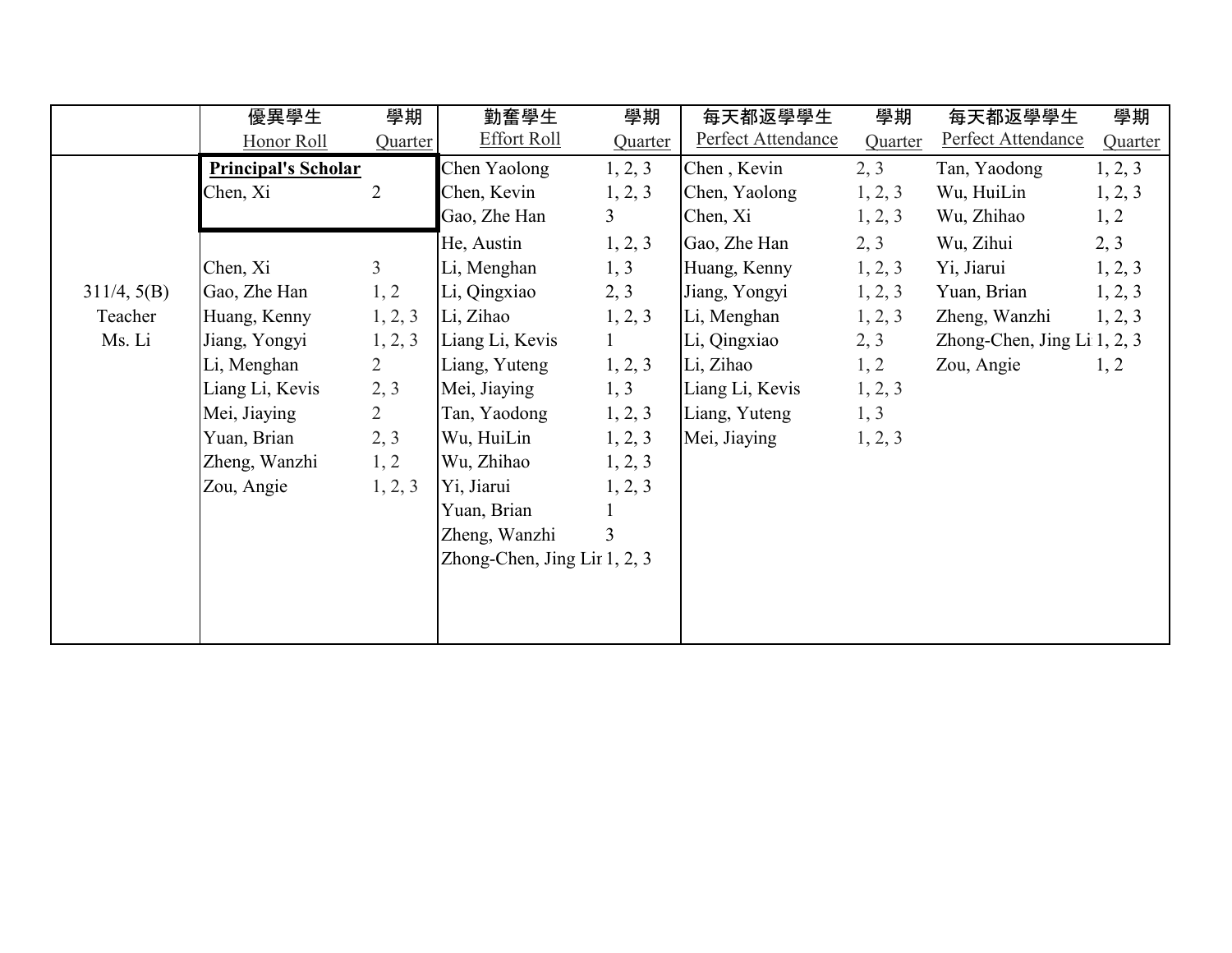|                 | 優異學生                           | 學期                     | 勤奮學生                                      | 學期              | 每天都返學學生                       | 學期                        | 每天都返學學生            | 學期             |
|-----------------|--------------------------------|------------------------|-------------------------------------------|-----------------|-------------------------------|---------------------------|--------------------|----------------|
|                 | Honor Roll                     | Quarter                | <b>Effort Roll</b>                        | Quarter         | Perfect Attendance            | Quarter                   | Perfect Attendance | Quarter        |
|                 | <b>Principal's Scholar</b>     |                        | Burns, La'Jayden                          | 1, 2, 3         | Burns, La'Jayden              | $\overline{3}$            | Mui, Ashley        | 1, 2, 3        |
|                 | Chen, Darren                   | 1, 2, 3                | Chen, Edward                              | $\overline{2}$  | Chen, Darren                  | 1, 2, 3                   | Nguyen, Kai        | 1, 3           |
| 314/5           | Chen, Kenny                    | $\overline{2}$         | Chen, Eric                                | 1, 3            | Chen, Edward                  | 1, 3                      | Peng, Ryan         | 1, 2, 3        |
|                 | Chen, Melody                   | $\overline{2}$         | Chen, Jiahui                              | 1, 2, 3         | Chen, Eric                    | 1, 3                      | Weng Cao, Cristina | 1, 2, 3        |
|                 |                                |                        | Chen, Jimmy                               | 1, 2, 3         | Chen, Jiahui                  | 3                         | Xu, Michelle       | 2, 3           |
| Teacher         | Chen, Edward                   |                        | Chen, Natalie                             | 1, 2, 3         | Chen, Jimmy                   | 1, 3                      | Zhang, Zhi Zhen    | $\mathfrak{Z}$ |
| Ms. Agostinelli | Chen, Kenny                    | 1, 3                   | Liu, Jiexe                                | 2, 3            | Chen, Kenny                   | 1, 3                      |                    |                |
|                 | Chen, Melody                   | 1, 3                   | Lugo, Alania                              | 1, 2, 3         | Chen, Melody                  | 1, 2, 3                   |                    |                |
|                 | Chen, Ye Qi                    | 1, 2, 3                | Nguyen, Kai                               | 1, 3            | Chen, Natalie                 | 2, 3                      |                    |                |
|                 | Hu, Justin                     | 1, 2, 3                | Peng, Ryan                                | $\overline{3}$  | Chen, Nathan                  | 1, 3                      |                    |                |
|                 | Liu, Jiexe                     |                        | Weng Cao, Cristina                        | 1, 2, 3         | Chen, Ye Qi                   | 1, 2, 3                   |                    |                |
|                 | Mui, Ashley                    | 1, 2, 3                | Xu, Michelle                              | 1, 2, 3         | Hu, Justin                    | 2, 3                      |                    |                |
|                 | Nguyen, Kai                    | $\overline{2}$         |                                           |                 | Liu, Jiexe                    | 1, 2., 3                  |                    |                |
|                 | Peng, Ryan                     | $\mathbf{1}$           |                                           |                 | Lugo, Alania                  | 1, 2, 3                   |                    |                |
|                 | Russell, Grant                 | 1, 2, 3                |                                           |                 |                               |                           |                    |                |
|                 | Zhang, Zhi Zhen                | 1, 2, 3                |                                           |                 |                               |                           |                    |                |
|                 |                                |                        |                                           |                 |                               |                           |                    |                |
|                 | <b>Principal's Scholar</b>     |                        | Cao, Dexter                               | 1, 2, 3         | Cao, Dexter                   | 1, 2, 3                   | White, Jayda       | 1, 3           |
|                 | Guan, Maiolin                  | 2, 3                   | Gordon, Maurice                           | 1, 2, 3         | Chi, Eric                     | 1, 2, 3                   | Wu, Jessica        | 1, 2, 3        |
|                 | Htet, Claire                   | 2, 3                   | Griffith, Joshua                          | $\mathbf{1}$    | Cuevas, Destiney              | 1, 2, 3                   | Xu, Selina         | 1, 2, 3        |
|                 | Li-Mei, Yesica                 | 2, 3<br>$\overline{3}$ | Huang, Jayden                             | 1, 3            | Guan, Miaolin                 | 1, 2, 3                   | Zhang, Xingzhi     | 1, 3           |
| 315/5           | Wu, Jessica                    |                        | Jones, Serenity<br>Lao, Selina            | 1, 2, 3         | Htet, Claire<br>Huang, Jayden | 2, 3                      |                    |                |
|                 | Chi, Eric                      |                        |                                           | 2, 3            |                               | 1, 2                      |                    |                |
|                 |                                | 1, 2, 3                | Li, Yaofeng                               | 1, 2, 3         | Lao, Selina                   | 1, 2, 3                   |                    |                |
| Teacher         | Cuevas, Destiny                | 1, 2, 3                | Mei, Zhi Hao                              | 1, 2, 3         | Lei, Minghui                  | 1, 2, 3<br>3              |                    |                |
| Mrs. Yau        | Guan, Miolin<br>Htet, Claire   | 1                      | Mingo, Travis<br>Rambert, Marley          | 1, 2, 3<br>1, 3 | Li-Mei, Yesica                |                           |                    |                |
|                 |                                |                        |                                           |                 | Lin, Mandy                    | 1, 2                      |                    |                |
|                 | Lei, Minghui<br>Li-Mei, Yesica | 1, 2, 3                | Rodriguez, Savannah 1, 2, 3<br>Tan, Edwin | 3               | Mei, Zhi Hao<br>Mingo, Travis | 3<br>$\mathbf{1}$         |                    |                |
|                 | Tan, Benny                     |                        | White, Jayda                              | 1               | Tan, Benny                    |                           |                    |                |
|                 | Tan, Edwin                     | 1, 2, 3<br>-1          | Yu, Sihan                                 |                 | Tan, Edwin                    | 1, 2, 3<br>$\overline{2}$ |                    |                |
|                 |                                |                        |                                           | 1, 2, 3         |                               |                           |                    |                |
|                 | Wu, Jessica                    | 1, 2                   | Zhang, Xingzhi                            | 1, 3            |                               |                           |                    |                |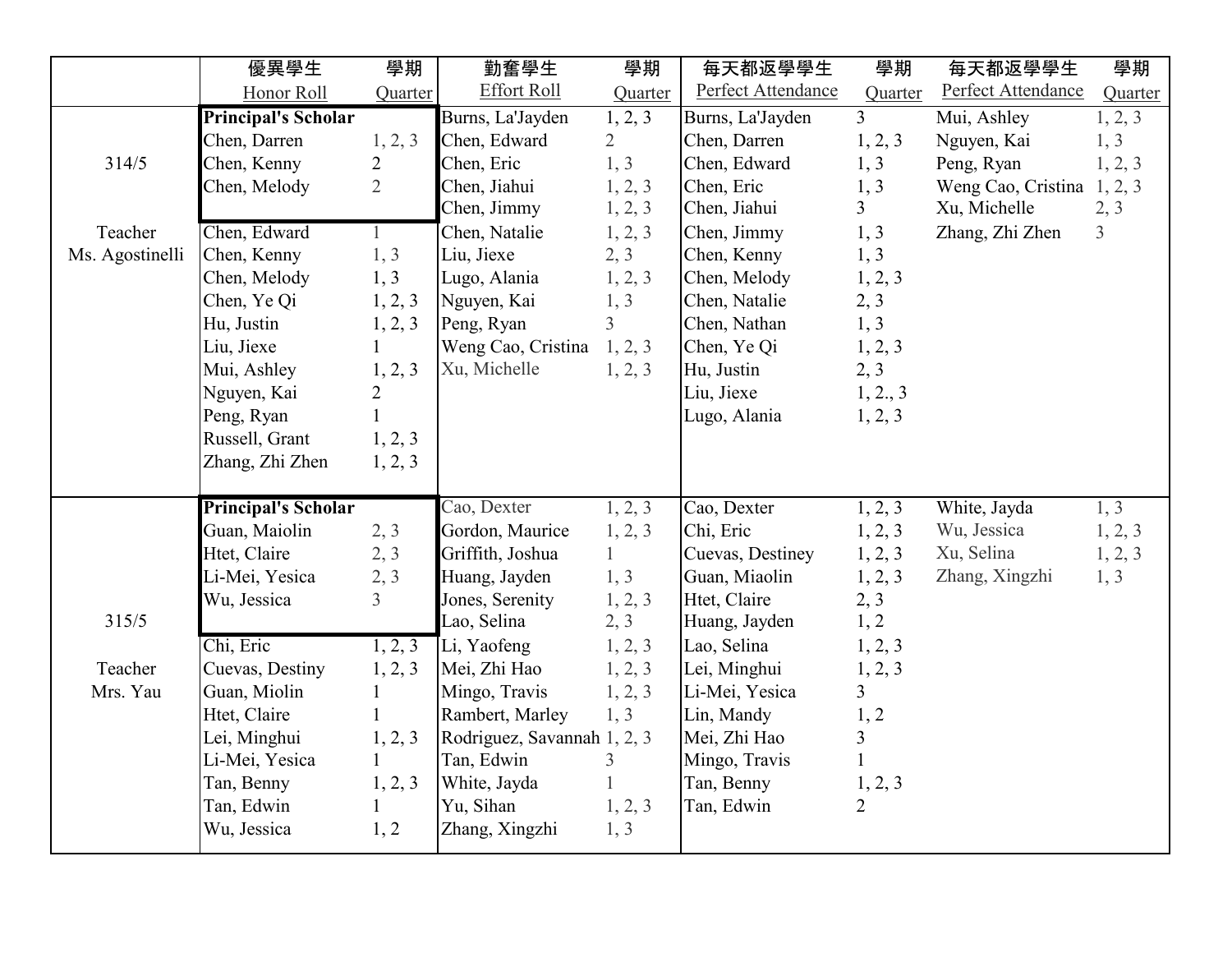|           | 優異學生                     | 學期             | 勤奮學生               | 學期             | 每天都返學學生            | 學期             | 每天都返學學生            | 學期      |
|-----------|--------------------------|----------------|--------------------|----------------|--------------------|----------------|--------------------|---------|
|           | Honor Roll               | Quarter        | <b>Effort Roll</b> | Quarter        | Perfect Attendance | Quarter        | Perfect Attendance | Quarter |
|           | <b>Principal's Honor</b> |                | Cao, Jaden         | 1, 2.          | Cao, Jaden         | 1, 2, 3        |                    |         |
|           | Chen, Huijia             | 2, 3           | Chai, Yitong       | 1, 2, 3        | Chai, Yitong       | $\overline{3}$ |                    |         |
| 312/5, 6  | Ou, Chuyi                | 2, 3           | Fu, Frank          | $\overline{3}$ | Chen, Huijia       | 1, 2, 3        |                    |         |
|           | Tu, Chuck Hang           | 2, 3           | Huang, Wenli       | 2, 3           | Fu, Frank          |                |                    |         |
|           | Zhao, Chengyu            | 1, 2, 3        | Huang, Yiting      | 1, 2, 3        | Huang, Sdhengrui   | 1, 2, 3        |                    |         |
|           | Zhen, Yingyi             | 2, 3           | Lai, Dongyang      | 2, 3           | Huang, Wenli       |                |                    |         |
|           | Zhu, Huaqi               | 1, 2, 3        | Li, Peihua         | 1, 2           | Huang, Yiting      | 1, 2           |                    |         |
|           |                          |                | Liang, David       | $\overline{2}$ | Lai, Dongyang      | $\overline{3}$ |                    |         |
| Teacher   |                          |                | Mei, Kaylee        | $\mathbf{1}$   | Li, Peihua         | 1, 2, 3        |                    |         |
| Ms. Liang | Chen, Huijia             | $\mathbf{1}$   | Pan, Zhaojia       | $\mathbf{1}$   | Lin, Anqi          |                |                    |         |
|           | Fu, Frank                | 1, 2           | Wu, Weilin         | 1, 3           | Mei, Kaylee        | 1, 2, 3        |                    |         |
|           | Huang, Shengrui          | 1, 2, 3        | Xie, Hongrui       | $\overline{3}$ | Ou, Chuyi          | $\overline{3}$ |                    |         |
|           | Huang, Wenli             | 1              | Yu, Yonghua        | 1, 2           | Pan, Zhaojia       | 1, 3           |                    |         |
|           | Li, Peihua               | $\overline{3}$ |                    |                | Tu, Chuck Hang     | $\overline{3}$ |                    |         |
|           | Liang, David             | 1, 3           |                    |                | Wu, Weilin         |                |                    |         |
|           | Lin, Anqi                | $\mathbf{1}$   |                    |                | Zhao, Chengyu      | $\overline{3}$ |                    |         |
|           | Mei, Kaylee              | 2, 3           |                    |                | Zhen, Yingyi       | 1, 3           |                    |         |
|           | Ou, Chuyi                | $\mathbf{1}$   |                    |                | Zhu, Huaqi         | $\overline{3}$ |                    |         |
|           | Pan, Zhaojia             | 2, 3           |                    |                | Zhu, Yumo          | 3              |                    |         |
|           | Tu, Chuck Hang           | $\mathbf{1}$   |                    |                |                    |                |                    |         |
|           | Wu, Weilin               | $\sqrt{2}$     |                    |                |                    |                |                    |         |
|           | Xie, Hongrui             | $\overline{c}$ |                    |                |                    |                |                    |         |
|           | Yu, Yonghua              | $\overline{3}$ |                    |                |                    |                |                    |         |
|           | Zhen, Yingyi             |                |                    |                |                    |                |                    |         |
|           | Zhu, Jiaxin              | 1, 2, 3        |                    |                |                    |                |                    |         |
|           | Zhu, Yumo                | $\overline{3}$ |                    |                |                    |                |                    |         |
|           |                          |                |                    |                |                    |                |                    |         |
|           |                          |                |                    |                |                    |                |                    |         |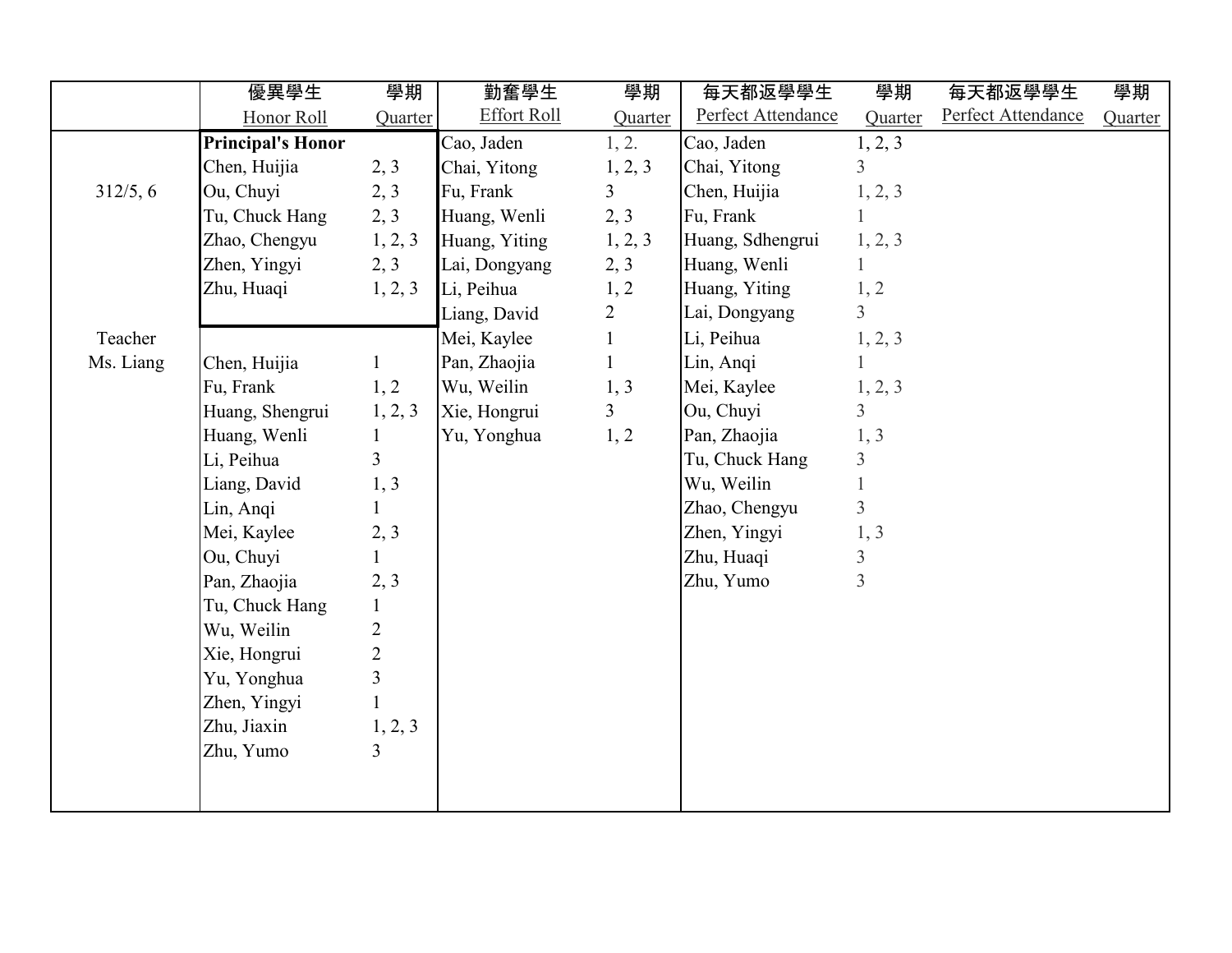|             | 優異學生                     | 學期             | 勤奮學生               | 學期             | 每天都返學學生              | 學期      | 每天都返學學生            | 學期      |
|-------------|--------------------------|----------------|--------------------|----------------|----------------------|---------|--------------------|---------|
|             | Honor Roll               | Quarter        | <b>Effort Roll</b> | Quarter        | Perfect Attendance   | Quarter | Perfect Attendance | Quarter |
|             | <b>Principal Scholar</b> |                | Chen, Yinlan       | $\overline{3}$ | Bell, Austin         | 2, 3    | Warren, Noah       | 1, 2    |
|             | Bell, Austin             | 2, 3           | Liang, Austin      | 1              | Chen, Kevin          | 1, 3    | Wu, Vivian         | 1, 2, 3 |
| 302/6       | Chen, Kevin              | $\overline{3}$ | Liang, Austin      | $\overline{3}$ | Chen, Lisa           | 1, 2, 3 | Wu, Xiao Yong      | 1, 2, 3 |
|             | Chen, Lisa               | $\overline{2}$ | Liu, Serena        | 3              | Chen, Yinlan         | 1, 2, 3 | Wu, Yanbing        | 1, 2, 3 |
| Teacher     | Lan, Calvin              | 1, 2, 3        | Mei, Eric          | $\mathbf{1}$   | Garcia, Emma         |         | Xu, Jiale          | 1, 2, 3 |
| Ms. Twillie | Nazaire, Jean-Luc        | $\overline{3}$ | Travis, Kennedy    | 1, 2           | Lan, Calvin          | 1, 2, 3 | Yue, Jacob         | 1, 3    |
|             | Osazuwa, Emwanmos 1      |                | White, Mekhii      | 2, 3           | Liang, Austin        | 1, 2, 3 | Zhao, Rita         | 1, 3    |
|             | Simanjunta, Axel         | 1, 2, 3        |                    |                | Liu, Serena          | 1, 2, 3 |                    |         |
|             | Warren, Noah             | 1, 2, 3        |                    |                | Mei, Eric            | 1, 2, 3 |                    |         |
|             | Wu, Vivian               | 1, 2, 3        |                    |                | Osazuwa, Emwanmos: 1 |         |                    |         |
|             | Wu, Xiao Yong            | 1, 2, 3        |                    |                | Simanjunta, Axel     | 1, 2, 3 |                    |         |
|             | Wu, Yanbing              | $\overline{3}$ |                    |                | Travis, Kennedy      | 1, 2    |                    |         |
|             | Xu, Jiale                | 1, 2, 3        |                    |                |                      |         |                    |         |
|             | Yue, Jacob               | 2, 3           |                    |                |                      |         |                    |         |
|             |                          |                |                    |                |                      |         |                    |         |
|             |                          |                |                    |                |                      |         |                    |         |
|             | Bell, Austin             |                |                    |                |                      |         |                    |         |
|             | Chen, Kevin              | 1, 2           |                    |                |                      |         |                    |         |
|             | Chen, Lisa               | 1, 3           |                    |                |                      |         |                    |         |
|             | Chen, Yinlan             | $\overline{2}$ |                    |                |                      |         |                    |         |
|             | Liang, Austin            | $\overline{2}$ |                    |                |                      |         |                    |         |
|             | Liu, Serena              | $\overline{2}$ |                    |                |                      |         |                    |         |
|             | Mei, Eric                | 2, 3           |                    |                |                      |         |                    |         |
|             | Nazaire, Jean-Luc        | 1, 2           |                    |                |                      |         |                    |         |
|             | Travis, Kennedy          | $\overline{3}$ |                    |                |                      |         |                    |         |
|             | White, Mekhii            |                |                    |                |                      |         |                    |         |
|             | Wu, Yanbing              | 1, 2           |                    |                |                      |         |                    |         |
|             | Yue, Jacob               |                |                    |                |                      |         |                    |         |
|             |                          |                |                    |                |                      |         |                    |         |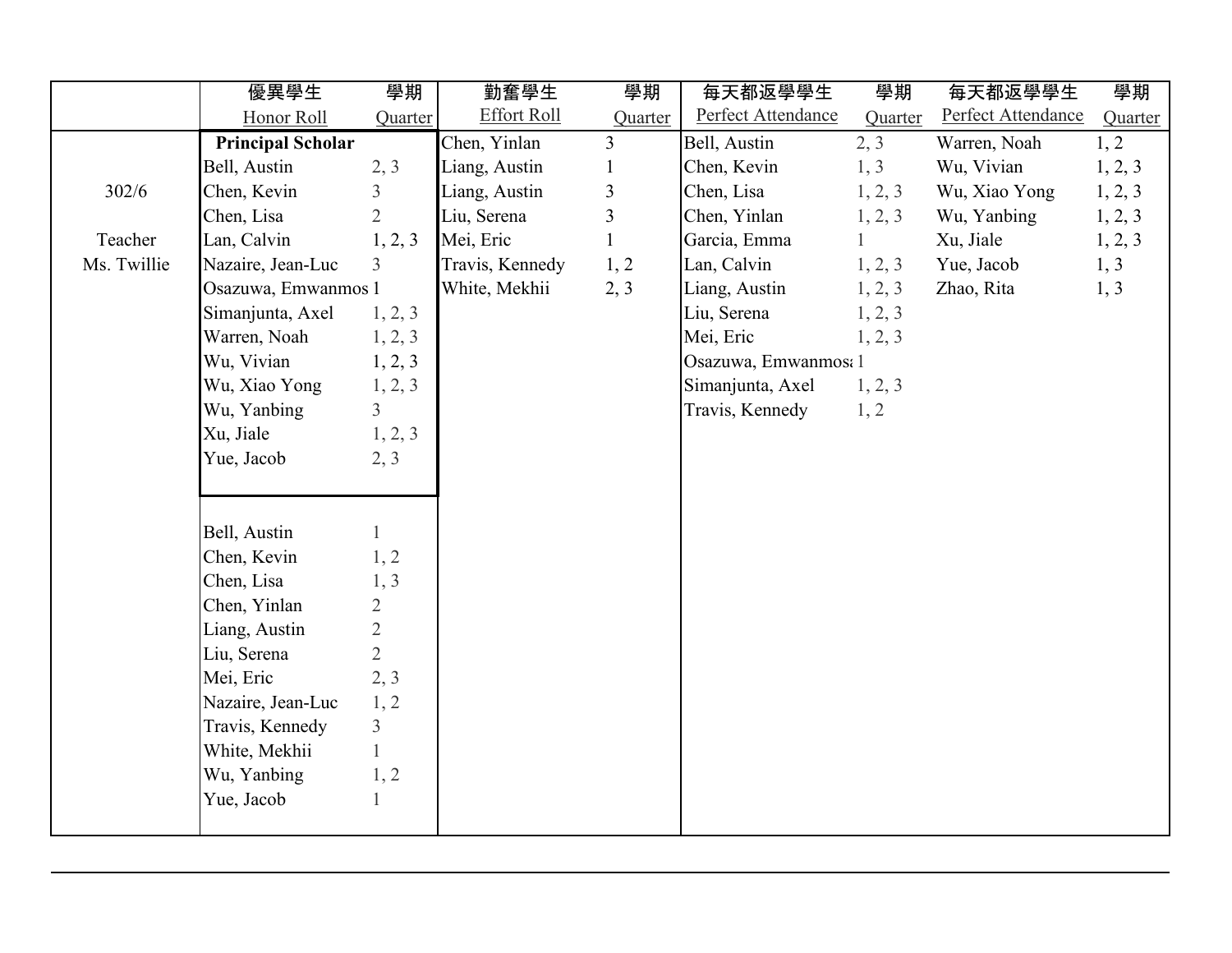|            | 優異學生                     | 學期             | 勤奮學生                  | 學期             | 每天都返學學生            | 學期             | 每天都返學學生             | 學期      |
|------------|--------------------------|----------------|-----------------------|----------------|--------------------|----------------|---------------------|---------|
|            | Honor Roll               | Quarter        | <b>Effort Roll</b>    | Quarter        | Perfect Attendance | Quarter        | Perfect Attendance  | Quarter |
|            | <b>Principal Scholar</b> |                | Adefeso, Lydia        | 1, 2, 3        | Adefeso, Lydia     | 1, 2           |                     |         |
|            | Feng, Chutong            | 1, 3           | Chen, Rina            | 2, 3           | Chen, Rina         | $\overline{2}$ |                     |         |
|            | Huang, Stacy             | 2, 3           | Graves, Brooklyn      | 3              | Feng, Chutong      | 1, 2, 3        |                     |         |
|            | Huang, William           | $\overline{3}$ | Hines-White, Shamar 1 |                | Graves, Brooklyn   | $\overline{2}$ |                     |         |
|            | Tan, Qiao Ying           | 2, 3           | Jiang, Wenson         | 1, 3           | Huang, Samuel      | 1, 2, 3        |                     |         |
|            | Xie, Sammi               | 3              | Lin, Rena             | 2, 3           | Huang, Stacy       | 1, 2, 3        |                     |         |
|            | Zhu, Xiaomin             | 1, 2, 3        | Pan, Isaac            | 2, 3           | Huang, William     | 1, 2, 3        |                     |         |
|            |                          |                | Qin, Angela           | 3              | Jiang, Wenson      | 1, 2, 3        |                     |         |
| 303/6      | Feng, Chutong            | $\overline{2}$ | Yu, Terry             |                | Lin, Rena          | 2, 3           |                     |         |
|            | Graves, Brooklyn         | $\overline{2}$ |                       |                | Pan, Isaac         | 1, 2, 3        |                     |         |
| Ms. Sumita | Huang, Samuel            | 1, 2, 3        |                       |                | Qiu, Jason         | 1, 2, 3        |                     |         |
|            | Huang, Stacy             |                |                       |                | Situ, Kyle         | 1, 3           |                     |         |
|            | Huang, William           | 1, 2           |                       |                | Tan, Qiao Ying     | 1, 2, 3        |                     |         |
|            | Jiang, Wenson            | $\overline{2}$ |                       |                | Xie, Sammi         | 1, 2, 3        |                     |         |
|            | Situ, Kyle               | 1, 2, 3        |                       |                | Yu, Terry          | 1, 2, 3        |                     |         |
|            | Tan, Qiao Ying           |                |                       |                | Zhu, Xiaomin       | $\mathfrak{Z}$ |                     |         |
|            | Xie, Sammi               | 1, 2           |                       |                |                    |                |                     |         |
|            | Yu, Terry                | 2, 3           |                       |                |                    |                |                     |         |
|            | <b>Principal's Honor</b> |                | Chen, YaLin           | $\overline{2}$ | Chen, Andrew       | $\mathbf{1}$   | Wen, Matthew        | 1, 2, 3 |
| 304/6      | Zhou, Ziheng             | $\mathbf{1}$   | Harrison, Kendall     | 2, 3           | Chen, YaLin        | 1, 2, 3        | Wu, Feng, Anthony 1 |         |
|            |                          |                | Li, Bobbie            |                | Feng, Xuanwen      | 2, 3           | Wu, Angel           | 1, 2, 3 |
| Teacher    |                          |                | Liang, Baowen         | $\overline{2}$ | Liang, Baowen      | $\overline{2}$ | Zheng, Yayu         | 1, 2, 3 |
| Ms. Khawam | Chen, Andrew             | 1, 2, 3        | Liang, Juntao         | 1, 2, 3        | Liang, Juntao      | 1, 2, 3        | Zhou, Ziheng        | 1, 2, 3 |
|            | Chen, YaLin              | $\overline{3}$ | Liang, Juntao         | 1, 2, 3        | Liang, Juntao      | 1, 2, 3        |                     |         |
|            | Li, Bobbie               | 2, 3           | Mei, Mingfeng         | 1, 2, 3        | Lin, Rainbow       | 1, 2, 3        |                     |         |
|            | Lin, Rainbow             | $\overline{2}$ | Newman, Corinthus 2   |                | Mei, Mingfeng      | 1, 2, 3        |                     |         |
|            | Mei, Yikang              | 1, 2, 3        | Ruan, Alex            | 1, 3           | Mei, Yikang        | 1, 2, 3        |                     |         |
|            | Pan, Jinhao              | 1, 2, 3        | Wen, Matthew          | $\overline{2}$ | Pan, Jinhao        | 1, 2           |                     |         |
|            | Ruan, Alex               | $\overline{2}$ | Wu Feng, Anthony      | 2, 3           | Ruan, Alex         | 1, 3           |                     |         |
|            | Zheng, Yayu              | 1, 2, 3        | Wu, Angel             | $\overline{2}$ |                    |                |                     |         |
|            | Zhou, Ziheng             | 2, 3           | Wu, Emily             | 2, 3           |                    |                |                     |         |
|            |                          |                |                       |                |                    |                |                     |         |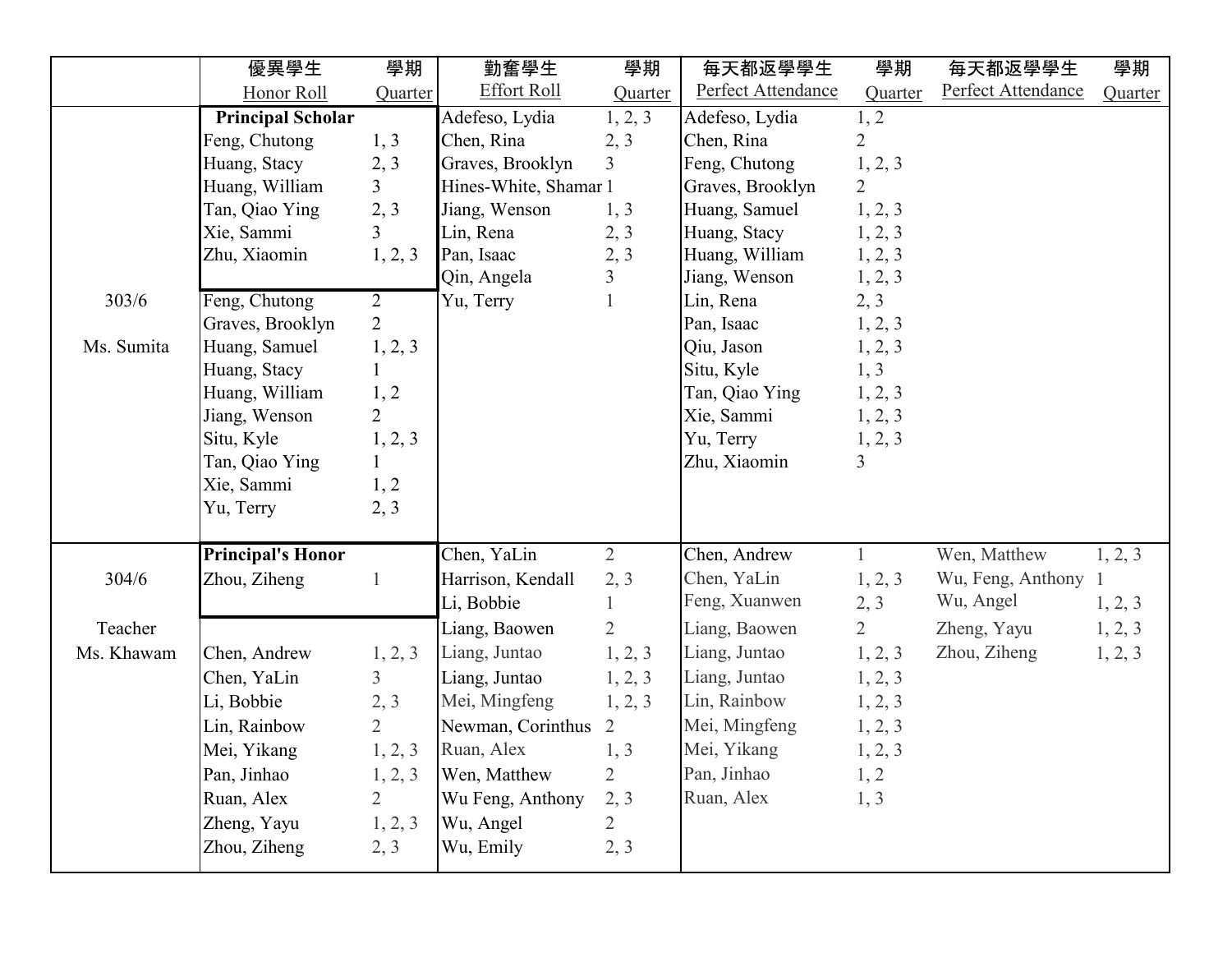|            | 優異學生                       | 學期             | 勤奮學生                              | 學期             | 每天都返學學生            | 學期      | 每天都返學學生            | 學期             |
|------------|----------------------------|----------------|-----------------------------------|----------------|--------------------|---------|--------------------|----------------|
|            | Honor Roll                 | Quarter        | <b>Effort Roll</b>                | Quarter        | Perfect Attendance | Quarter | Perfect Attendance | Quarter        |
|            | <b>Principal's Scholar</b> |                | $\overline{\text{C}}$ ao, Yongxin | 1, 2, 3        | Cao, Yongxin       | 1, 2, 3 | Nelson, Jaylee     | 1, 2           |
|            | Chen, Nelson               | 1, 2, 3        | Chen, Jason                       |                | Chen, Jason        | 1, 2    | Ning, Tammy        |                |
|            | Chen, Sadonna              | 1, 3           | Chen, Tim                         | 1, 2, 3        | Chen, Nelson       | 1, 2    | Pan, Gloria        | 1, 2, 3        |
|            | Chen, Trish                | $\overline{3}$ | Li, Jason                         | 1, 2, 3        | Chen, Sadonna      | 1, 2    | Tan, Eric          | 1, 2           |
|            | Li, Karen Young-Yi         | 1, 3           | Liang, Kayli                      | $\overline{3}$ | Chen, Tim          | 1, 2    | Tan, Ziying        | 1, 3           |
|            | Liang, Stephanie           | 1, 2, 3        | Menefee, Taylor                   | 2, 3           | Chen, Trish        | 1, 2    | Weng, Chenhao      | $\mathbf{1}$   |
|            | Tan, Eric                  | 1              | Nelson, Jaylee                    | 1, 2, 3        | Deng, Sarah        | 1, 2, 3 | Ye, Nevin          | 1, 2, 3        |
|            | Ye, Nevin                  | 1, 2, 3        |                                   |                | Hines-White,       |         |                    |                |
| 301/7      |                            |                | Pan, Gloria                       | $\overline{2}$ | Nae'Sean           |         | Yu-Yu Emily        | 1, 2, 3        |
|            |                            |                | Tan, Ziying                       |                | Li, Isabella       | 1, 2, 3 | Zhen, Leo          | $\overline{2}$ |
| Teacher    | Chen, Jason                | 2, 3           | Weng, ChenHao                     |                | Li, Jason          | 1, 2, 3 |                    |                |
| Ms. Grober | Chen, Sadonna              | $\overline{2}$ |                                   |                | Li, Karen Yong-Li  | 1, 2, 3 |                    |                |
|            | Chen, Trish                | 1, 2           |                                   |                | Li, Steven         | 1, 2, 3 |                    |                |
|            | Deng, Sarah                | 1, 2, 3        |                                   |                | Liang, Kayli       | 1, 2    |                    |                |
|            | Li, Isabella               | 1, 2, 3        |                                   |                | Liang, Stephanie   | 1, 2    |                    |                |
|            | Li, Karen Yong-Yi          | $\overline{2}$ |                                   |                | Menefee, Taylor    | 1, 2    |                    |                |
|            | Li, Steven                 | 1, 2, 3        |                                   |                |                    |         |                    |                |
|            | Liang, Kayli               | 1, 2           |                                   |                |                    |         |                    |                |
|            | Menefee, Taylor            | 1              |                                   |                |                    |         |                    |                |
|            | Tan, Ziying                | 2, 3           |                                   |                |                    |         |                    |                |
|            | Zhen, Leo                  | 1, 2           |                                   |                |                    |         |                    |                |
|            |                            |                |                                   |                |                    |         |                    |                |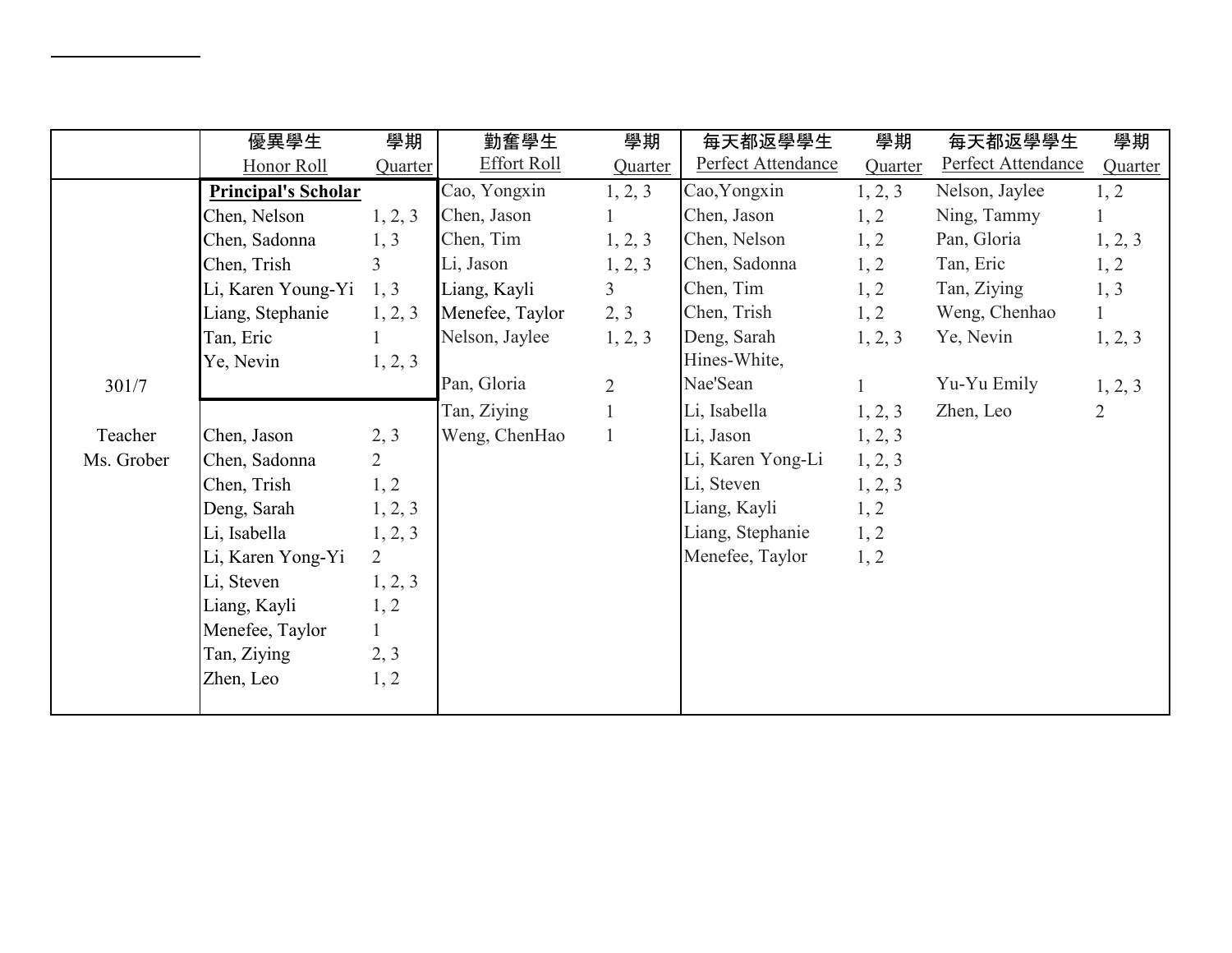|            | 優異學生                       | 學期             | 勤奮學生                     | 學期             | 每天都返學學生            | 學期             | 每天都返學學生            | 學期      |
|------------|----------------------------|----------------|--------------------------|----------------|--------------------|----------------|--------------------|---------|
|            | Honor Roll                 | Quarter        | <b>Effort Roll</b>       | Quarter        | Perfect Attendance | Quarter        | Perfect Attendance | Quarter |
|            | <b>Principal's Scholar</b> |                | Fong, Ken                | $\overline{2}$ | Cao, Honora        | 1, 2, 3        |                    |         |
|            | Cao, Honora                | 1, 3           | Hines-White, Niyann 1, 3 |                | Choi, Marcus       | 1, 2, 3        |                    |         |
|            | Huang, Pinrong             | 1, 3           | Huang, Anna              | 1, 2, 3        | Fong, Ken          | 2, 3           |                    |         |
| 306/7      | Jiang, Susana              | 1, 2, 3        | McGaugh, Braylon         | 1, 2           | Huang, Anna        | $\mathbf{1}$   |                    |         |
|            | Jiang, Vanessa             | 1, 2, 3        | Mei, Siyuan              | $\overline{3}$ | Huang, Pinrong     | 1, 2, 3        |                    |         |
| Teacher    | Jones, Alexander           | $\mathbf{1}$   | Newell, Madison          | 1, 2, 3        | Jiang, Susana      | 1, 2, 3        |                    |         |
| Ms. Wright | Laing, Nikki               | $\overline{3}$ |                          |                | Jiang, Vanessa     | 1, 2, 3        |                    |         |
|            | Li, Xiwen                  | 1, 2, 3        |                          |                | Jones, Alexander   | $\overline{3}$ |                    |         |
|            | Li, Xue Yong               | 1, 2           |                          |                | Li, Xiwen          | 1, 2, 3        |                    |         |
|            | Ma, Zixuan                 | 1, 2, 3        |                          |                | Li, Xue Yong       | 1, 2, 3        |                    |         |
|            | Mei, Jason                 | 1, 2, 3        |                          |                | Liang, Nikki       | 1, 2           |                    |         |
|            | Romero, Cristian           | $\mathbf{1}$   |                          |                | Lin, ZiQi          | 1, 2           |                    |         |
|            | Tong, Ethan                | 1, 3           |                          |                | Ma, Zixuan         | 1, 2, 3        |                    |         |
|            | Wong, Vincent              | 1, 2, 3        |                          |                | Mei, Jason         | 1, 2, 3        |                    |         |
|            | Wu, Naomi                  | $\overline{c}$ |                          |                | Mei, Siyuan        | 1, 2, 3        |                    |         |
|            | Yang, Ting                 | $\overline{3}$ |                          |                | Newell, Madison    | $\overline{2}$ |                    |         |
|            |                            |                |                          |                | Romero, Cristian   | 1, 2           |                    |         |
|            | Cao, Honora                | $\overline{2}$ |                          |                | Tong, Ethan        | 1, 2, 3        |                    |         |
|            | Choi, Marcus               | 1, 2, 3        |                          |                | Wong, Vincent      | 1, 2, 3        |                    |         |
|            | Fong, Ken                  | 1, 3           |                          |                | Wu, Naomi          | 1, 2, 3        |                    |         |
|            | Huang, Pinrong             | $\overline{2}$ |                          |                | Yang, Ting         | 1, 2           |                    |         |
|            | Jones, Alexander           | 2, 3           |                          |                |                    |                |                    |         |
|            | Li, Xue Yong               | $\overline{3}$ |                          |                |                    |                |                    |         |
|            | Liang, Nikki               | 1, 2           |                          |                |                    |                |                    |         |
|            | Lin, ZiQi                  | 1, 2, 3        |                          |                |                    |                |                    |         |
|            | Mei, Siyuan                | 1, 2           |                          |                |                    |                |                    |         |
|            | Romero, Cristian           | 2, 3           |                          |                |                    |                |                    |         |
|            | Tong, Ethan                | $\overline{2}$ |                          |                |                    |                |                    |         |
|            | Wu, Naomi                  | 1, 3           |                          |                |                    |                |                    |         |
|            | Yang, Ting                 | 1, 2           |                          |                |                    |                |                    |         |
|            |                            |                |                          |                |                    |                |                    |         |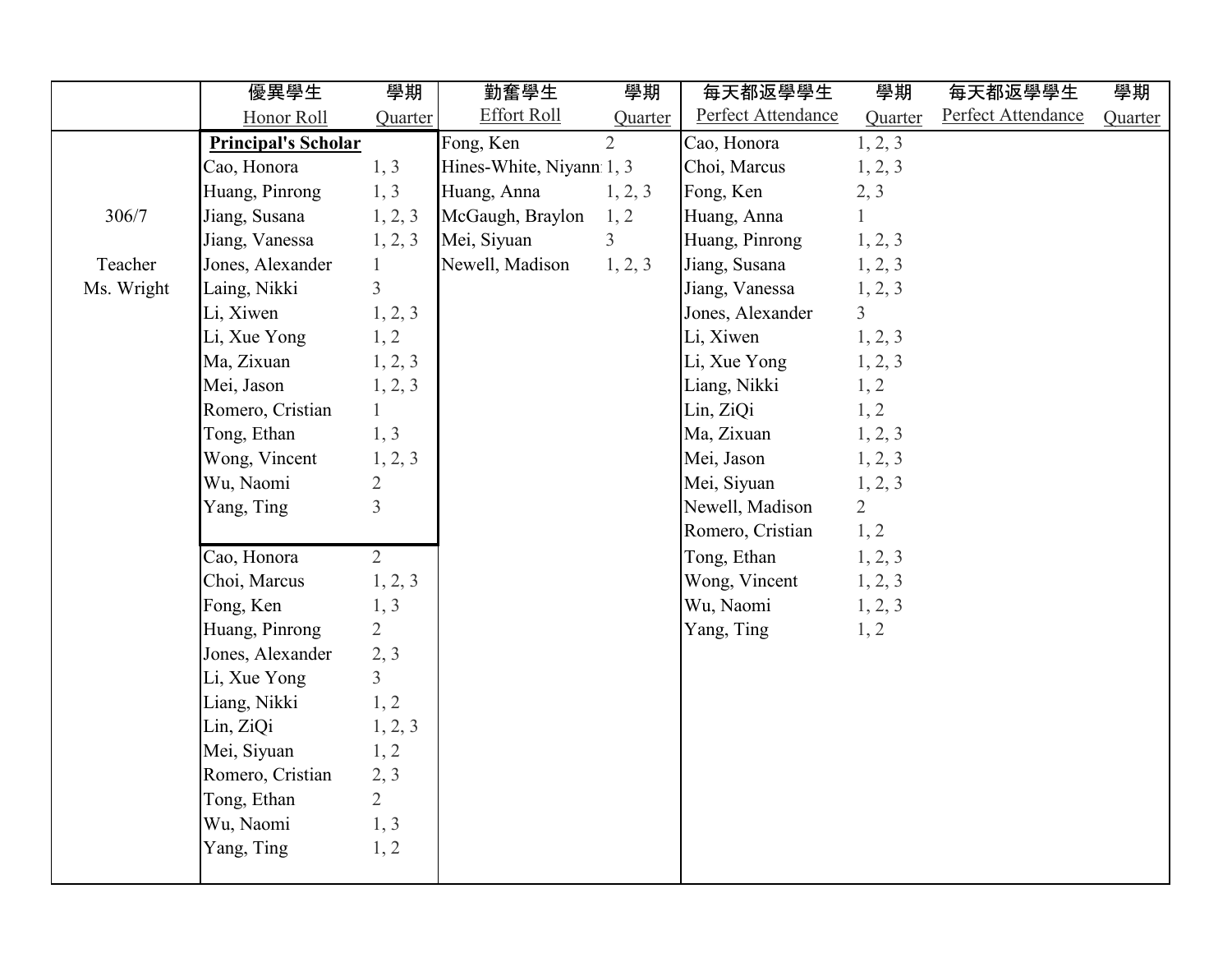|               | 優異學生                     | 學期                      | 勤奮學生               | 學期             | 每天都返學學生            | 學期             | 每天都返學學生            | 學期      |
|---------------|--------------------------|-------------------------|--------------------|----------------|--------------------|----------------|--------------------|---------|
|               | Honor Roll               | Quarter                 | <b>Effort Roll</b> | Quarter        | Perfect Attendance | Quarter        | Perfect Attendance | Quarter |
|               | <b>Principal's Honor</b> |                         | Chen, Alvin        | 1,2            | Chen, Alvin        | 1, 2, 3        |                    |         |
|               | Chen, Sharon             | 1,2,3                   | Chen, Eva          |                | Chen, Emily        | 2, 3           |                    |         |
|               | Cheng, Andrew            | $\overline{2}$          | Cheng, Andrew      | $\mathbf{1}$   | Chen, Sharon       | 1,2,3          |                    |         |
|               | Huang, Alicia            | 2, 3                    | Huang, Abigail     | $\mathbf{1}$   | Cheng, Andrew      | $\mathbf{1}$   |                    |         |
| 308/7         | Kwok, Alvin              | $\overline{3}$          | Yu, Bernice        | $\mathbf{1}$   | Cheng, Shunzhen    | $\overline{2}$ |                    |         |
|               | Lau, Danny               | 1,2,3                   |                    |                | Huang, Abigail     | 1, 2, 3        |                    |         |
| Teacher       | Li, Jason                | $\overline{2}$          | Yu, Junyang        | $\mathbf{1}$   | Huang, Alicia      | 2, 3           |                    |         |
|               | Lin, Lina                | $\overline{\mathbf{3}}$ |                    |                | Kwok, Alvin        | 1, 2           |                    |         |
|               | Mei, Zhiying             | $\overline{2}$          |                    |                | Lau, Danny         | 1, 2, 3        |                    |         |
| Mr. Naliwajko | Mei, Zhou Yu             | $\overline{2}$          | Zhu, Leon          | $\mathbf{1}$   | Li, Jason          | 1, 2, 3        |                    |         |
|               | Tan, Ivan                | $\overline{3}$          |                    |                | Lin, Lina          | 1, 2, 3        |                    |         |
|               | Wu, Yinglei              | 1,2,3                   |                    |                | Mei, Zhiying       | 1, 2, 3        |                    |         |
|               | Xie, Vicky               | 1,2,3                   |                    |                | Mei, Zhuo Yu       | 2, 3           |                    |         |
|               | Xiong, Li Zhi            | 1,2                     |                    |                | Wu, Yinglei        | 1, 2, 3        |                    |         |
|               | Yuan, Mandy              | 2, 3                    |                    |                | Xie, Vicky         | 2, 3           |                    |         |
|               | Zhang, Linkui            | $\overline{3}$          |                    |                | Xiong, Li Zhi      | 1, 2, 3        |                    |         |
|               |                          |                         |                    |                | Yu, Junyang        | 1, 2, 3        |                    |         |
|               | Chen, Alvin              | $\mathfrak{Z}$          |                    |                | Yuan, Mandy        | 1, 2           |                    |         |
|               | Chen, Emily              | 2, 3                    |                    |                | Zhang, Linkui      | 1, 2, 3        |                    |         |
|               | Cheng, Shunzhen          | $\overline{3}$          |                    |                | Zhu, Leon          | 2, 3           |                    |         |
|               | Griffith, Arianna        | 1, 2, 3                 |                    |                |                    |                |                    |         |
|               | Huang, Abigail           | 2, 3                    |                    |                |                    |                |                    |         |
|               | Kwok, Alvin              | 1,2                     |                    |                |                    |                |                    |         |
|               | Li, Jason                | 1,2,3                   | Xiong, Li Zhi      | $\mathfrak{Z}$ |                    |                |                    |         |
|               | Lin, Lina                | 1,2                     | Yu, Bernice        | 2, 3           |                    |                |                    |         |
|               | Mei, Zhiying             | $\overline{3}$          | Yu, Junyang        | $\overline{3}$ |                    |                |                    |         |
|               | Mei, Zhou Yu             | $\overline{3}$          | Yuan, Mandy        | $\mathbf{1}$   |                    |                |                    |         |
|               | Shi, Niki                | 1,2,3                   | Zhang, Linkui      | 1,2            |                    |                |                    |         |
|               | Tan, Ivan                | 1,2                     | Zhu, Leon          | 2, 3           |                    |                |                    |         |
|               |                          |                         |                    |                |                    |                |                    |         |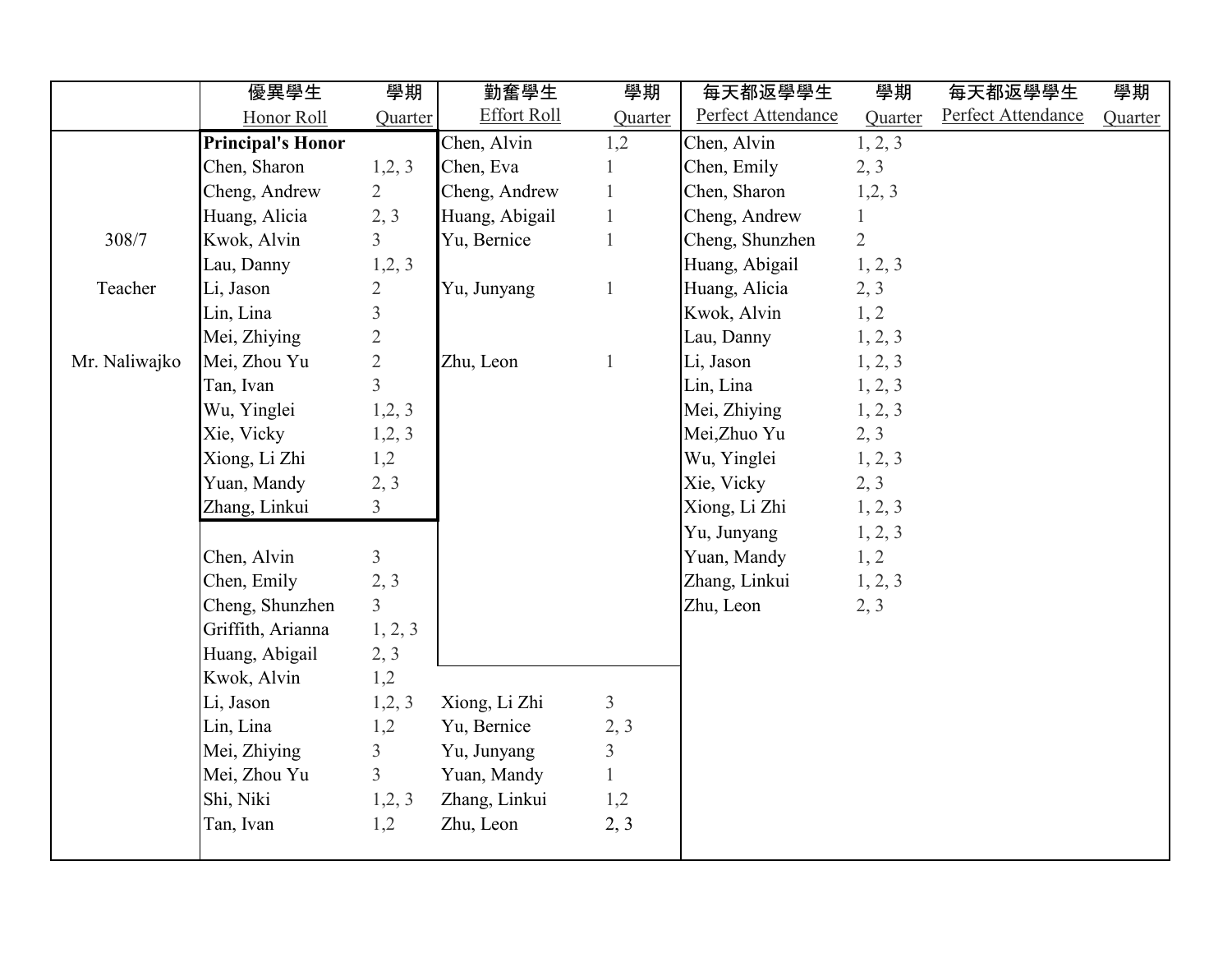|            | 優異學生                        | 學期                      | 勤奮學生             | 學期             | 每天都返學學生                     | 學期             | 每天都返學學生            | 學期      |
|------------|-----------------------------|-------------------------|------------------|----------------|-----------------------------|----------------|--------------------|---------|
|            | Honor Roll                  | Quarter                 | Effort Roll      | Quarter        | Perfect Attendance          | Quarter        | Perfect Attendance | Quarter |
|            | <b>Principal's Scholar</b>  |                         | Chen, Jiewei     | 2, 3           | Cen, Jinkun                 | 1, 2, 3        |                    |         |
| 310/7,8(B) | Chen, Jiaying               | 1, 2, 3                 | Chen, Junjie 2   | $\overline{2}$ | Chen, Jiaying               | 1, 2, 3        |                    |         |
|            | Hu, Yidan                   | 2, 3                    | Chen, Zixian     | $\overline{3}$ | Chen, Jiewei                | 2, 3           |                    |         |
|            | Huang, Zifu                 | $\overline{3}$          | Huang, Jinpeng   | $\mathbf{1}$   | Chen, Junjie 1              | $\overline{3}$ |                    |         |
|            | Jiang, Canming              | 1, 3                    | Huang, Zifu      | $\mathbf{1}$   | Chen, Junjie 2              | $\overline{3}$ |                    |         |
|            | Lai, Qiqi                   | $\mathfrak{Z}$          | Kuang, Junjie    | 1, 2, 3        | Chen, Yiyu                  | 2, 3           |                    |         |
|            | Lai, Yongqi                 | $\overline{\mathbf{3}}$ | Li, Binhao       | $\mathfrak{Z}$ | Chen, Zixian                | 2, 3           |                    |         |
|            | Liang, Binhao               | $\overline{c}$          | Li, Haining      | $\mathbf{1}$   | Hu, Yidan                   | 1, 2, 3        |                    |         |
|            | Mei, Honghui                | $\overline{2}$          | Li, Minghao      | 2, 3           | Huang, Jinpeng              | 1, 2, 3        |                    |         |
|            | Mei, Yingen                 | 2, 3                    | Liang, Binhao    | $\overline{3}$ | Huang, Sally                | 1, 3           |                    |         |
|            | Wu-Huang, Yiling            | 3                       | Lin, Qingjie     | $\overline{3}$ | Huang, Zifu                 | 1, 2, 3        |                    |         |
| Teacher    |                             |                         | Zhu, Jiajie      | $\overline{2}$ | Jiang, Canming              | 1, 2, 3        |                    |         |
| Ms. Ruan   |                             |                         |                  |                | Kuang, Junjie               | 2, 3           |                    |         |
|            | Cen, Jinkun                 | $\mathfrak{Z}$          |                  |                | Lai, Qiqi                   | 1, 3           |                    |         |
|            | Chen, Junjie 1              | 1, 3                    |                  |                | Lai, Yongqi                 | $\mathfrak{Z}$ |                    |         |
|            | Chen, Junjie 2              | $\overline{3}$          |                  |                | Li, Haining                 | $\overline{3}$ |                    |         |
|            | Chen, Yiyu                  | 2, 3                    |                  |                | Li, Minghao                 | $\overline{3}$ |                    |         |
|            | Hu, Yidan                   | $\mathbf{1}$            |                  |                | Liang, Binhao               | 1, 2           |                    |         |
|            | Huang, Jinpeng              | $\overline{3}$          |                  |                | Liang, Simin                | 1, 2, 3        |                    |         |
|            | Huang, Sally                | 1, 2, 3                 |                  |                | Liang-Chen, Freuddy 1, 2, 3 |                |                    |         |
|            | Huang, Zifu                 | $\overline{c}$          |                  |                | Lin, Qingjie                | 1, 2, 3        |                    |         |
|            | Jiang, Canming              | $\overline{2}$          |                  |                | Mei, Honghui                | 1, 2, 3        |                    |         |
|            | Kuang, Junjie               | $\overline{3}$          |                  |                | Mei, Peiwen                 | 1, 3           |                    |         |
|            | Lai, Qiqi                   | 1, 2                    |                  |                | Mei, Yingen                 | 1, 2, 3        |                    |         |
|            | Lai, Yongqi                 | $\overline{2}$          | Mei, Honghui     | 1, 2, 3        | Weng, Junyang               | 1, 2, 3        |                    |         |
|            | Li, Haining                 | $\overline{2}$          | Mei, Peiwen      | 1, 2, 3        | Wu-Huang, Yiling            | 1, 2, 3        |                    |         |
|            | Liang, Binhao               | $\mathbf{1}$            | Mei, Yingen      | $\mathbf{1}$   | Zhu, Jiajie                 | 1, 2           |                    |         |
|            | Liang, Simin                | 1, 2, 3                 | Weng, Junyang    | 1, 2, 3        |                             |                |                    |         |
|            | Liang-Chen, Freuddy 1, 2, 3 |                         | Wu-Huang, Yiling | 1, 2           |                             |                |                    |         |
|            | Lin, Qingjie                | 1, 2                    | Zhu, Jiajie      | $\overline{3}$ |                             |                |                    |         |
|            |                             |                         |                  |                |                             |                |                    |         |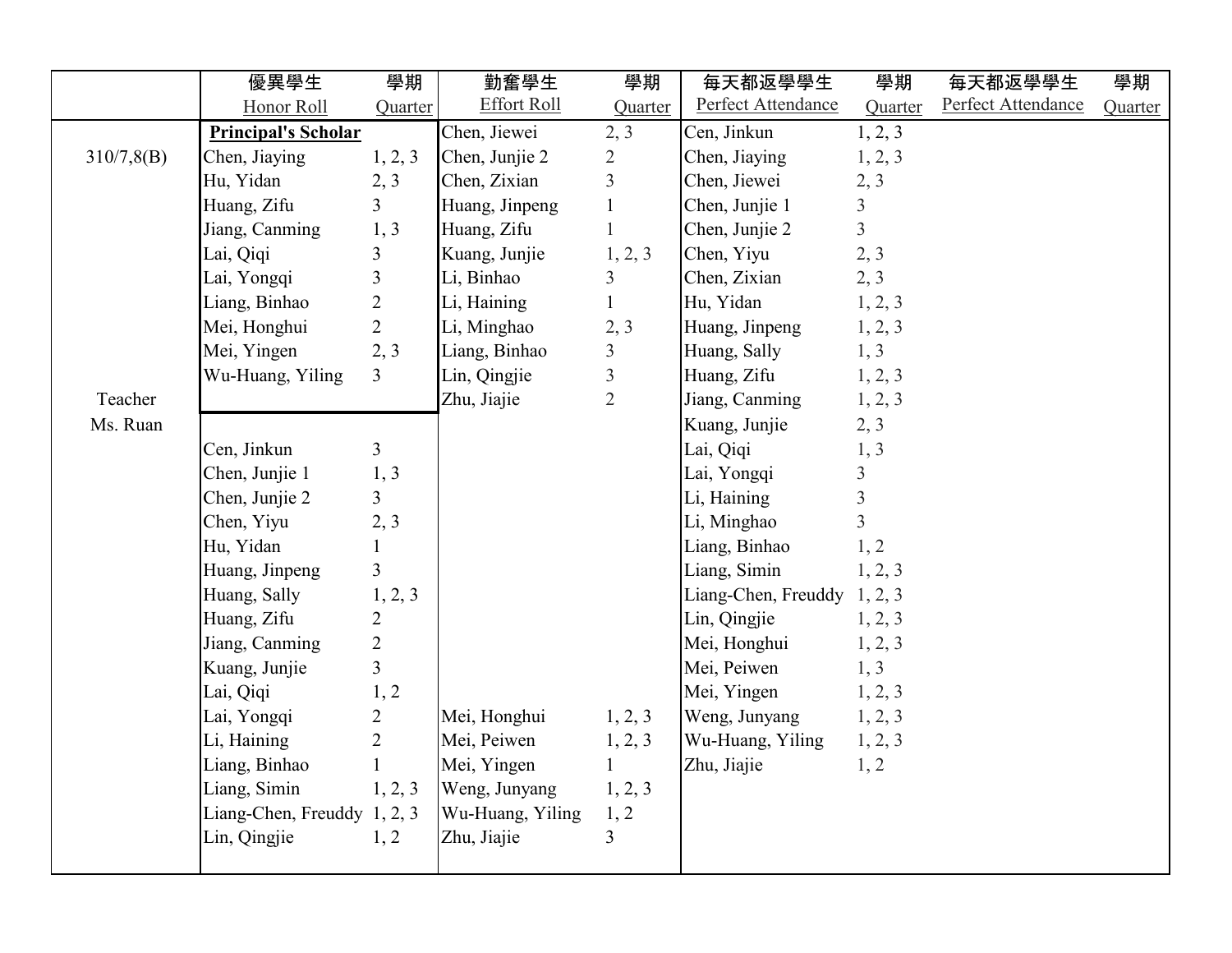|            | 優異學生                       | 學期             | 勤奮學生                | 學期             | 每天都返學學生                   | 學期             | 每天都返學學生            | 學期      |
|------------|----------------------------|----------------|---------------------|----------------|---------------------------|----------------|--------------------|---------|
|            | Honor Roll                 | Quarter        | <b>Effort Roll</b>  | Quarter        | Perfect Attendance        | Quarter        | Perfect Attendance | Quarter |
|            |                            |                | <b>Butler-Scott</b> |                | Butler-Scott Thomas,      |                |                    |         |
|            | <b>Principal's Scholar</b> |                | Thomas, Devin       | 1, 2           | Devin                     | $\overline{3}$ |                    |         |
| 307/8      | Chan, Abigail              | 1, 3           | Grisby, Kimora      | 1, 2, 3        | Chan, Abigail             | 1, 2           |                    |         |
|            | Dalton, Crescent           | 1, 2           | Hill, Brian         | 1, 2           | Dalton, Crescent          | $\mathbf{1}$   |                    |         |
| Teacher    | Liu, Jiawei                | $\overline{3}$ | Huang, Meiqi        | $\overline{2}$ | Huang, Meiqi              | 2, 3           |                    |         |
| Ms. Sicora | Mei, Yuying                | 1, 2           | Johnson, De'Miyah   | 2, 3           | Li, Calvin                | 1, 2, 3        |                    |         |
|            | Qiu, Sukmin                | 1, 2, 3        | Li, Calvin          | 1, 2, 3        | Li, MeiTing               | 1, 2, 3        |                    |         |
|            | Situ, Zilin                | 1, 2, 3        | Li, MeiTing         | 1, 3           | Liang, Christine          | 1, 3           |                    |         |
|            | Weng Cao, Ying Qi          | 1, 3           | Lin, Justin         | 1, 2           | Lin, Justin               | $\mathbf{1}$   |                    |         |
|            | Xiao, Karen                | $\overline{3}$ | Liu, Jiawei         | $\mathbf{1}$   | Liu, Jiawei               | 1, 2, 3        |                    |         |
|            | Zhu, Zhi Cheng             | $\overline{3}$ | Mei, Cecilia        | 1, 2, 3        | Mei, Cecilia              | 1, 3           |                    |         |
|            |                            |                | Mei, Jiaxing        | $\overline{3}$ | Mei, Jiaxing              | 1, 2, 3        |                    |         |
|            |                            |                | Sun, Wendi          | $\overline{2}$ | Mei, Yuying               | 1, 2, 3        |                    |         |
|            |                            |                | Westmoreland,       |                |                           |                |                    |         |
|            | Chan, Abigail              | $\overline{2}$ | Nhlyan              | 1, 2           | Qiu, Sukmin               | 1, 2, 3        |                    |         |
|            | Huang, Meiqi               | 1, 3           |                     |                | Situ, Zilin               | 1, 2, 3        |                    |         |
|            | Johnson, De'Miyah          | 1              |                     |                | Sun, Wendi                | $\overline{3}$ |                    |         |
|            | Liang, Christine           | 1, 2, 3        |                     |                | Weng Cao, Ying Qi         | 1, 2, 3        |                    |         |
|            | Liu, Jiawei                | $\overline{2}$ |                     |                | Westmoreland, Nhylar 1, 3 |                |                    |         |
|            | Mei, Jiaxing               | 1, 2           |                     |                | Xiao, Karen               | 1, 2, 3        |                    |         |
|            | Sun, Wendi                 | 1, 3           |                     |                | Zhu, Zhi Cheng            | 2, 3           |                    |         |
|            | Weng Cao, Ying Qi          | $\overline{2}$ |                     |                |                           |                |                    |         |
|            | Xiao, Karen                | 1, 2           |                     |                |                           |                |                    |         |
|            | Zhu, Zhi Cheng             | 1, 2           |                     |                |                           |                |                    |         |
|            | Dalton, Crescent           | $\overline{3}$ |                     |                |                           |                |                    |         |
|            | Hill, Brian                | $\overline{3}$ |                     |                |                           |                |                    |         |
|            | Mei, Yuying                | 3              |                     |                |                           |                |                    |         |
|            |                            |                |                     |                |                           |                |                    |         |